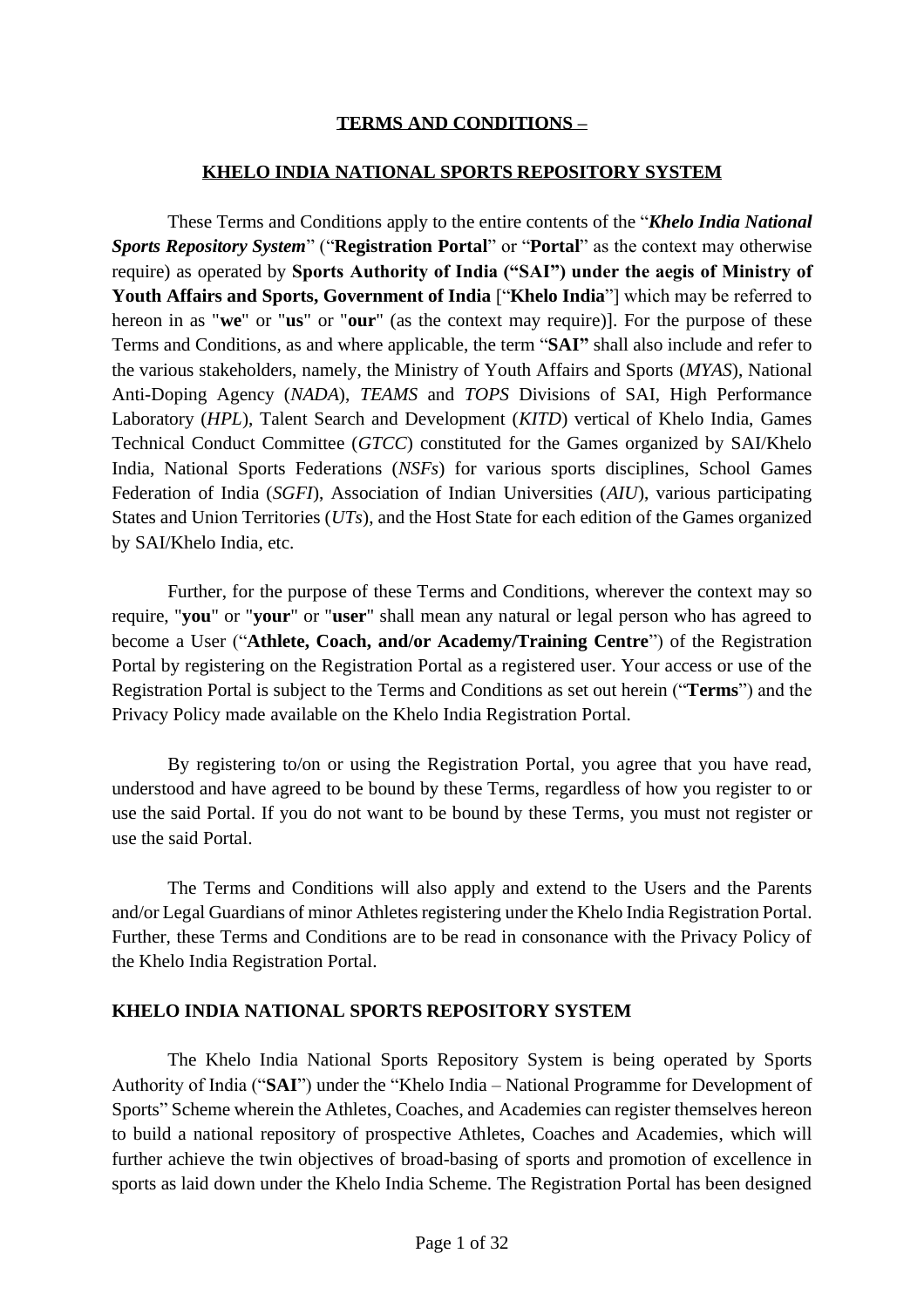in a way to ease the process of gathering of pertinent information from the prospective Athletes, Coaches, and Academies who will be participating in the upcoming initiatives as implemented by Sports Authority of India ("**SAI**") under the Khelo India Scheme.

SAI/Khelo India shall be entitled to modify these Terms at any time, by posting the same on the Registration Portal. The use of the Registration Portal constitutes your acceptance of such Terms and the rules referred to herein or provided by Sports Authority of India ("**SAI**") / Khelo India in relation to the Registration Portal, as may be amended from time to time. You may then exercise the options provided in such email or notification, to indicate non-acceptance of the modified Terms or the rules. If such an option is not exercised by you within the time frame prescribed in the email or notification, you will be deemed to have accepted the modified Terms and the rules provided by SAI / Khelo India. By agreeing to these terms, the User hereby:

- a) agrees to be bound by the Rules, Regulations and Policies of the National Sports Federations for each sporting discipline or any such rules, regulations and policies of any other stakeholder which the athlete is bound to uphold and as specifically confirmed by the Games Technical Conduct Committee constituted for any/all event(s) organized under the Khelo India Scheme;
- b) acknowledges that his/her failure to adhere to the Rules, Regulations and Policies of either of the National Sports Federations, or any other stakeholder or the Games Technical Conduct Committee of any/all event(s) organized under the Khelo India Scheme may result in him/her being disqualified from the registration process;
- c) agrees to be bound by the Terms and Conditions applicable to the User, if he/she is selected as a 'Khelo India Athlete' or an 'Academy' accredited under Khelo India vertical, "Talent Search and Development", or any such rules, terms and conditions of any Governing Body or Committee constituted thereunder, which the User is bound to uphold, and as specifically confirmed by SAI;
- d) acknowledges that his/her failure to adhere to rules, terms and conditions of SAI/KITD/ any other Governing Body of Khelo India vertical, Talent Search and Development may result in him/her being disqualified from the registration process; and
- e) agrees, acknowledges and assents to the providing access of their shared information for purposes, including but not limited to the viewing and sharing of such information with varied stakeholders, namely, NADA, SGFI, AIU, Host States, Department of Sports (States and Union Territories), Media Partner (Timing, Scoring and Results only), as and when required as per terms hereunder and the privacy policy of the Registration Portal.

### **1. USER REGISTRATION**

1.1 SAI, under the Khelo India Scheme, have introduced the Registration Portal to be used for building a national repository for the greater benefit of the public wherein each registered athlete shall be provided a unique ID for future association with initiatives implemented by SAI under the Khelo India. However, to provide the pertinent details for registration for the Khelo India Scheme, the Users shall need to complete the registration process on the Registration Portal. In the event, you wish to register and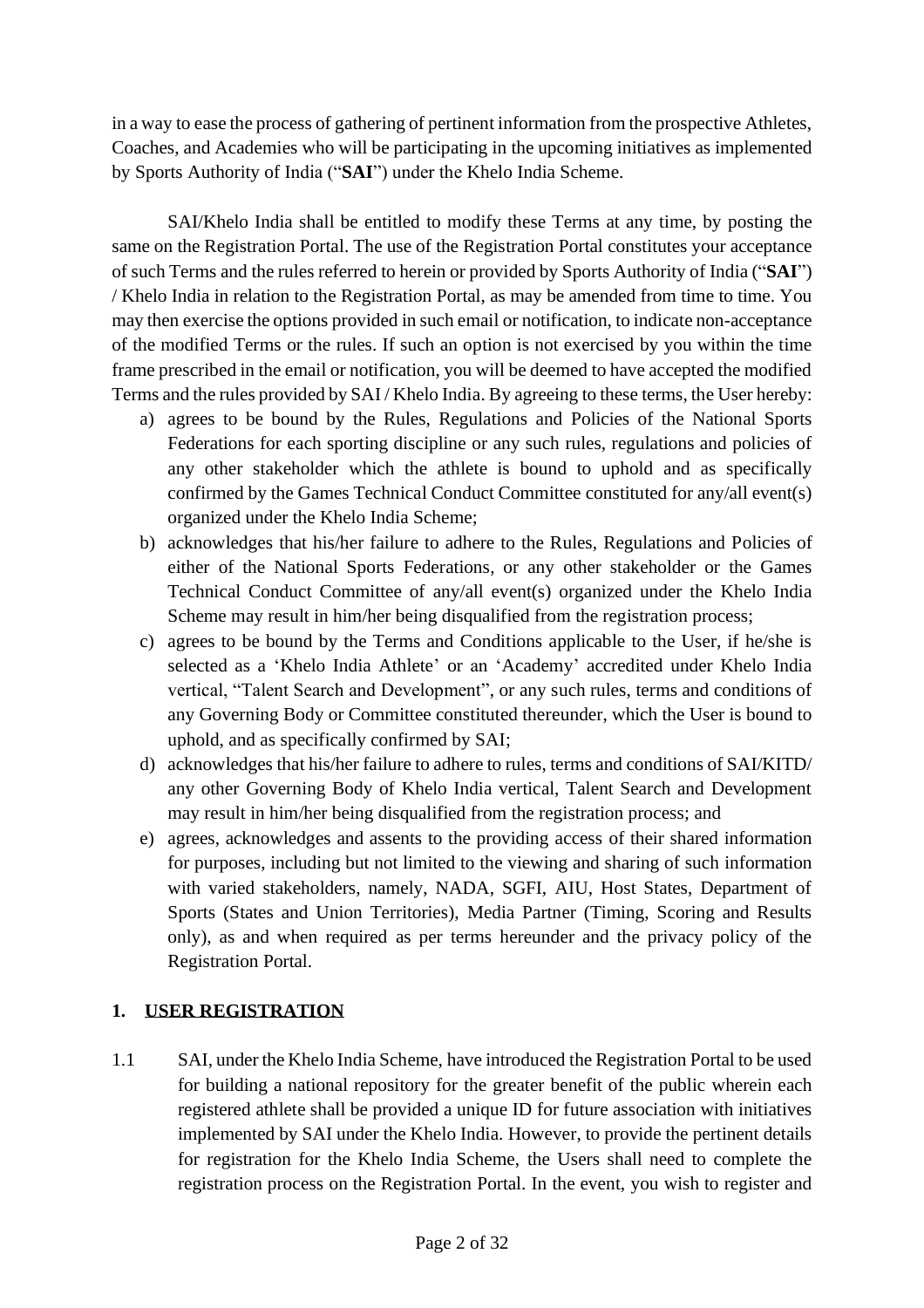create and account on the Registration Portal, you shall do so after completing the registration process by:

- 1.1.1 Providing true, accurate, correct and complete information as prompted by the applicable registration form.
- 1.1.2 Maintaining and updating true, accurate, correct and complete information provided by you during the registration process.
- 1.2 You shall be required to choose a password and user name. You shall be solely responsible for maintaining the confidentiality of your account username and password.
- 1.3 You shall be solely responsible for the registration information provided by you during submissions, and the consequences of posting or publishing them. SAI / Khelo India make no guarantees and/or warranties as to the validity, accuracy, or legal status of any information / submissions.
- 1.4 If, at any time, SAI / Khelo India believes that your account and password is being misused in any manner, or that the information provided by you during the above stated registration process is not true, inaccurate or incomplete, then SAI/Khelo India reserves all rights to terminate/cancel or suspend your account, block your access to the Registration Portal and take any other action as may be deemed necessary including but not limited to initiating any legal proceedings.
- 1.5 You shall be solely and exclusively responsible for any and/or all the activities that are carried out through/on/under your account. You agree to notify SAI/Khelo India of any unauthorized use of your account and/or any breach of security via email at [*Feedback Functionality to be built-in on the Registration Portal*]. SAI / Khelo India shall not be liable for any loss that you may incur as a result of another person(s) using your account username and/or password and/or your failure to comply with this section. You shall be solely and exclusively liable for all the losses to SAI/Khelo India and/or other claims, damages, fines due to such unauthorized use.
- 1.6 The Registration Portal is intended for Athletes that are willing to associate themselves with the initiatives implemented by SAI under Khelo India Scheme. *If any User is a minor, then he/she must take proper consent from their parent/legal guardian before providing any sensitive personal information. SAI shall not be responsible and/or liable for any breach and/or non-compliance of this clause.*
- 1.7 Process of Registration:

In order to successfully register as a Registered User on the Registration Portal, the Athlete, Coach and Academy shall be required to undertake the following steps: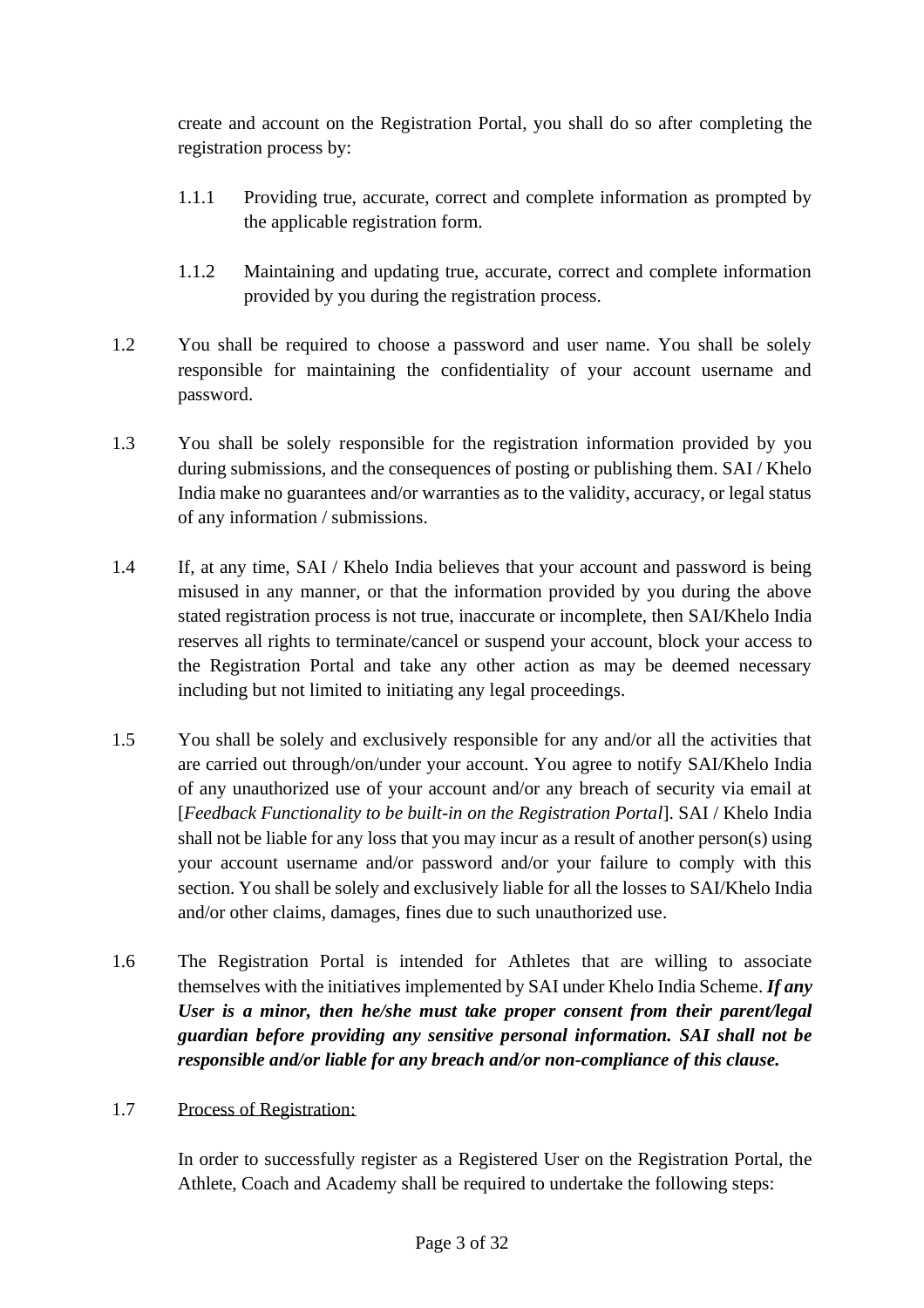- 1.7.1 Fill in the following pertinent fields of Personal Information in the Registration Form for any User (Athlete and/or Coach):
	- a) Full Name
	- b) Date of Birth (Drop down calendar)
	- c) Passport size photo (to be uploaded by the Athlete)
	- d) Address (Full Postal Address)
	- e) Gender (Male or Female)
	- f) Mobile Number (to received notifications about your registration)
	- g) Email Address (to received notifications about your registration)
	- h) Sports Discipline (to be selected from drop down menu)
	- i) Aadhaar Number (to receive a unique identification number)
	- j) Password (to be created and confirmed by the User)
- 1.7.2 Fill in the following pertinent fields of relevant information in the Registration Form for the User (Academy):
	- a) Name of Legal Entity
	- b) Status of Academy
	- c) Registration Number
	- d) Aadhaar Number (in case registered under an individual)
	- e) Name of Training Centre/Academy
	- f) Year of Operation
	- g) Address (Full Postal Address)
	- h) Sports Discipline and Category (to be selected from drop down menu)
	- i) Contact Person Details (Name, Designation, Email, Mobile Number)
	- j) Password (to be created and confirmed by the User)
- 1.7.3 The User, after successfully creating his/her profile shall receive a notification on their registered email address and mobile number regarding their username and unique Khelo India Identification number. The registered user can login on the Registration Portal by using their registered email address, username, Khelo India Identification Number, and selected password to complete the registration form.
- 1.7.4 Subsequently, to complete the registration process, the Registered User (Athlete) must provide the following information under respective heads to complete the registration process under the Registration Portal:
	- a) Educational, Documentation and Bank Account Details (Information regarding the Education and Bank Account, and documents pertaining to Photo ID Proof, Date of Birth Proof, other Optional Documents and Bank Account shall be provided by the Registered User hereunder)
	- b) Training, Competition and Ranking Information (Information regarding the Coach, Training Center and history of sports training, i.e.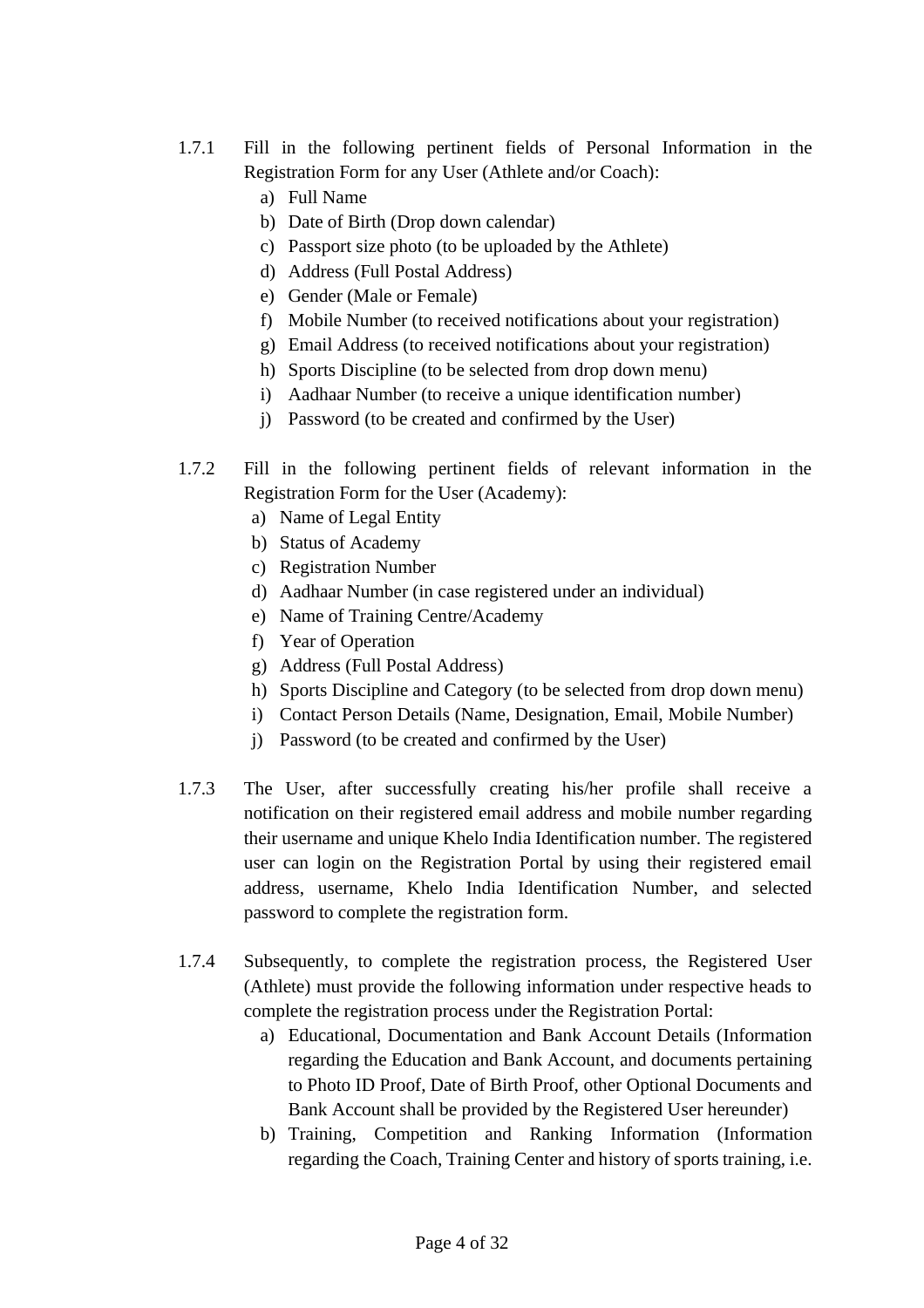details of sporting achievements, athlete ranking shall be provided by the Registered User hereunder)

- c) Kitting Details (proper sizes to be provided by the Athlete)
- d) Summary/Statement on the Athlete's success story
- e) Action Photos and Videos (photos and video links of athlete while playing the respective sport to be uploaded/provided by the Athlete)
- 1.7.5 Further, to complete the registration process, the Registered User (Coach) must provide the following information under respective heads to complete the registration process under the Registration Portal:
	- a) Coaching Experience (Nationality, Status, Employer ID, Employer Name, Training Centre KID Number, Name of Training Centre, Email Address, State/UT, District)
	- b) Photo ID Proof (Aadhaar Number/Voter ID/Passport)
	- c) Kitting Details (proper sizes to be provided by the Coach)
	- d) Category of Event
	- e) General and Sports-specific Education
	- f) Coaching Experience (in years and months)
	- g) Empanelled/Contracted for National Coaching Camp (Experience, Foreign Exposure, Other Coaching experience, List of current trainees)
	- h) Playing Career (Best achievements)
	- i) Awards received
	- j) Outstanding past athletes trained
- 1.7.6 Furthermore, to complete the registration process, the Registered User (Academy) must provide the following information under respective heads to complete the registration process under the Registration Portal:
	- a) Total Count of Male/Female Trainees
	- b) Total Count of Current Coaches
	- c) Total Count of Current Athletes
	- d) Outstanding athletes trained in the past
	- e) Strengths
	- f) Summary/Statement on the Academy's success story
	- g) Action Photos and Videos (photos and video links of athletes training at the respective academy to be uploaded/provided by the Academy)
- 1.7.7 The User shall be required to provide true, accurate, correct and complete information as prompted by the registration form for each User.

## **2. USE OF THE KHELO INDIA NATIONAL SPORTS REPOSITORY SYSTEM**

2.1 The Khelo India Registration Portal may include links to other websites or web pages. Such sites or pages are governed by their respective terms  $\&$  conditions and privacy policies, which are beyond our control. Once you exit the Registration Portal and enter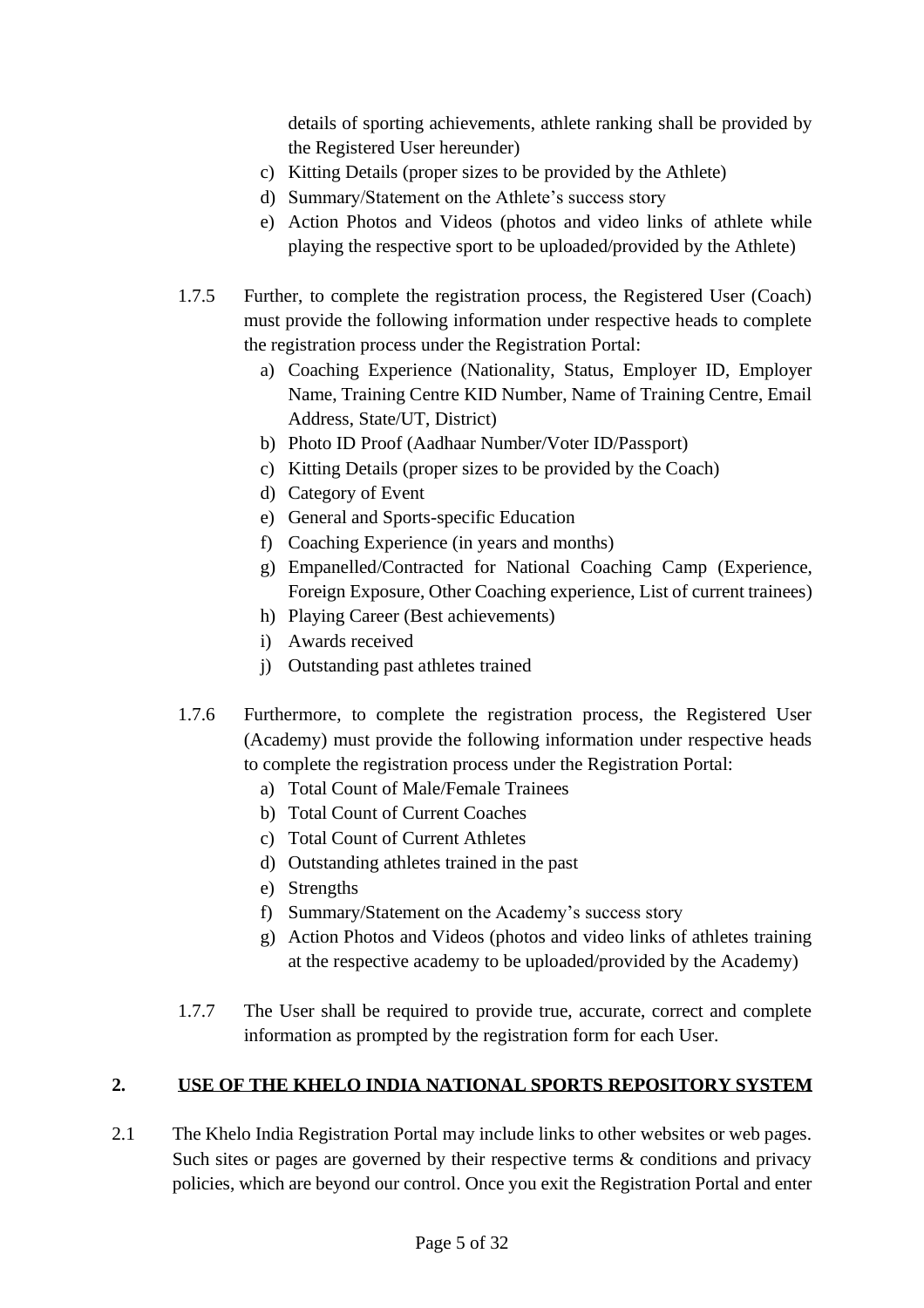a third party site through the Registration Portal, then such use of these third party websites/web pages by the you and/or the use of any information you provide to such websites/web pages shall be governed by the terms & conditions and privacy policy of the operator of the site you are visiting. Khelo India shall not be responsible for any use of third party site by such User.

- 2.2 The images and/or pictures and/or videos and/or media on the Registration Portal are for representation and illustration purposes only and SAI and/or MYAS and/or Government of India shall bear no responsibility and/or liability for the accuracy of any such image and/or picture and/or video and/or media. Such images and/or pictures and/or videos and/or media are for illustrative purposes only and designed to be a representation of general orientation of the proposed objects and/or details and/or existing facilities and are not in any way designed to represent or guarantee aspects of such objects/details/facilities. Actual objects and/or details and/or facilities may differ.
- 2.3 All materials provided on the Registration Portal, including but not limited to all information, materials, functions, text, logos, designs, graphics, images, sounds, software, documents, products and services (collectively, the "**Materials**"), and the selection, arrangement and display thereof, are the copyrighted works of SAI/Khelo India. All Materials herein and Khelo India's software are the exclusive properties of Khelo India. Except as stated herein, none of the Materials may be modified, copied, reproduced, distributed, republished, downloaded, displayed, sold, compiled, posted or transmitted in any form or by any means, including but not limited to, electronic, mechanical, photocopying, recording or other means, without the prior written permission of Khelo India.
- 2.4 Subject to your compliance with these Terms, SAI/Khelo India hereby grants you the right to access and use the Registration Portal only for personal and non-commercial purposes. You undertake that you shall not use the Registration Portal for any commercial purposes and/or in any way that is unlawful, or harms us or any other person or entity, as determined in our sole discretion.
- 2.5 When the Registration Portal provides for the download of any particular Materials, you may download such Materials to a computer or mobile device (as applicable) for your personal, non-commercial use only, provided that you shall:
	- 2.5.1 keep a record of and not amend copyright and other proprietary notices;
	- 2.5.2 make no modifications to, and do not rent, lease, loan, sell, distribute, copy (except to create a single copy for your own back-up purposes), or create any derivative works based on the Registration Portal or the Material, in whole or in part; and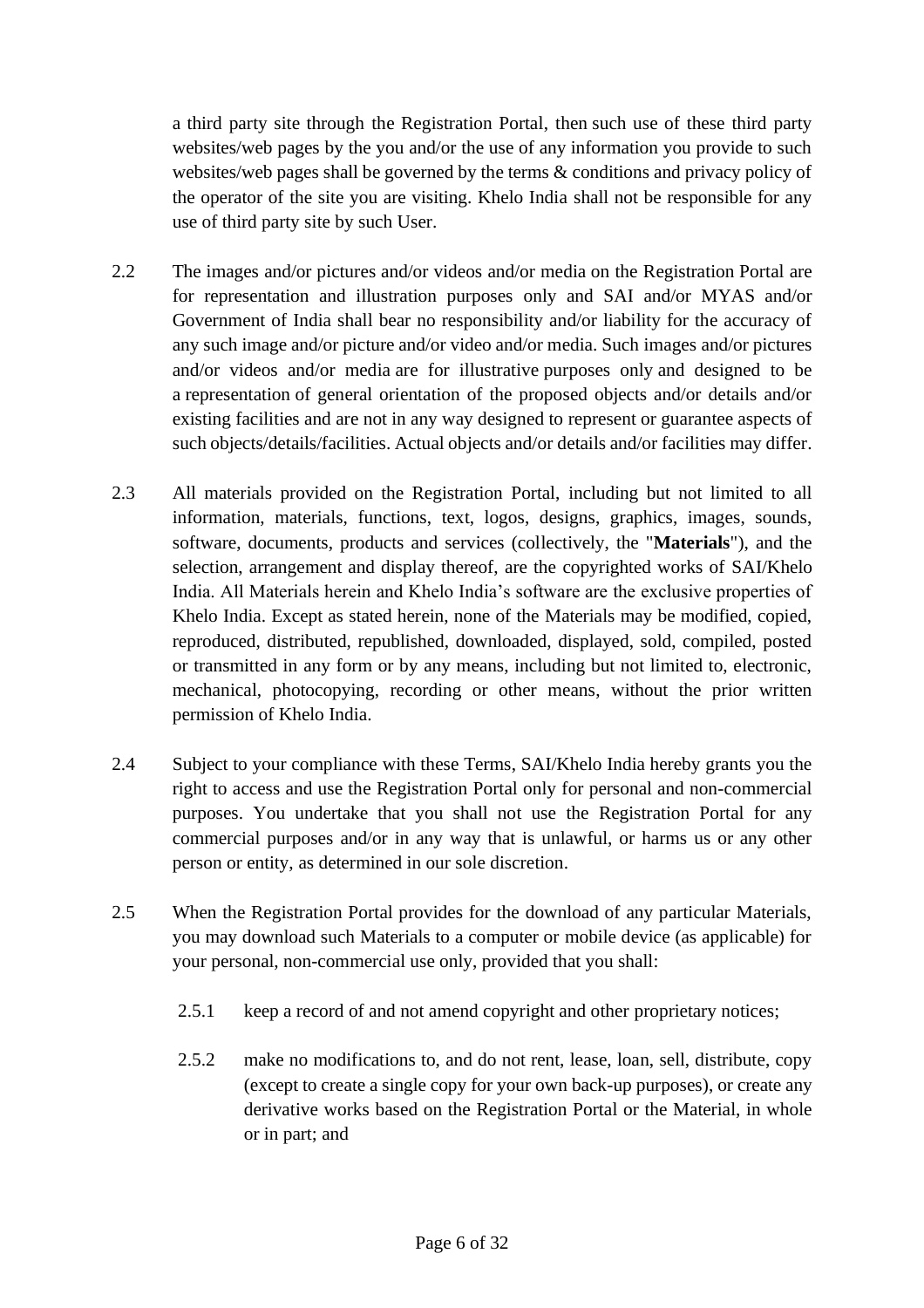- 2.5.3 not transfer any Material and/or any part thereof to any other computer and/or mobile device. Any commercial or business use of the Registration Portal or any Material is expressly prohibited.
- 2.6 Except as expressly provided above, nothing contained herein shall be construed as conferring, by implication, estoppel or otherwise, any license or right under any patent, trademark, design or copyright of Khelo India.
- 2.7 You acknowledge and agree that nothing in these Terms shall have the effect of transferring the ownership of any copyrights, trademarks, service marks, trade names, source code or other proprietary rights on the Registration Portal or Material or software or any part thereof to you or any third party.

## **3. PROHIBITED USE**

- 3.1 As a condition of your use of the Registration Portal, you shall not use the Registration Portal for any purpose that is unlawful or prohibited under these terms and conditions or under any Indian laws, statutes, order, ordinances and regulations. The duty to verify whether the use of the Registration Portal is legal in your jurisdiction is your sole and exclusive responsibility.
- 3.2 You shall not display, upload, modify, publish, transmit, update on the Registration Portal that is:
	- 3.2.1 criminal or tortious activity, including child pornography, fraud including financial fraud and money laundering, trafficking in obscene material, drug dealing, harassment, stalking, spamming, spimming, sending of viruses or other harmful files, copyright infringement, patent infringement, or theft of trade secrets;
	- 3.2.2 promoting illegal or tortuous activities or conduct that is abusive, threatening, obscene, defamatory or libellous;
	- 3.2.3 using photos and/or pictures that are sexually explicit or pornographic, exposing the female breast or full exposure of either male or female buttocks, or any or all portions of the human genitalia; exposing anyone or anything involved in explicit sexual acts and/or lewd and lascivious behaviour, including masturbation, copulation, paedophilia, intimacy involving nude or partially nude people in heterosexual, bisexual, lesbian, or homosexual encounters; depicting anyone or anything that is crudely vulgar or grossly deficient in civility or behaviour or that shows scatological impropriety and any other content contravening good moral standards;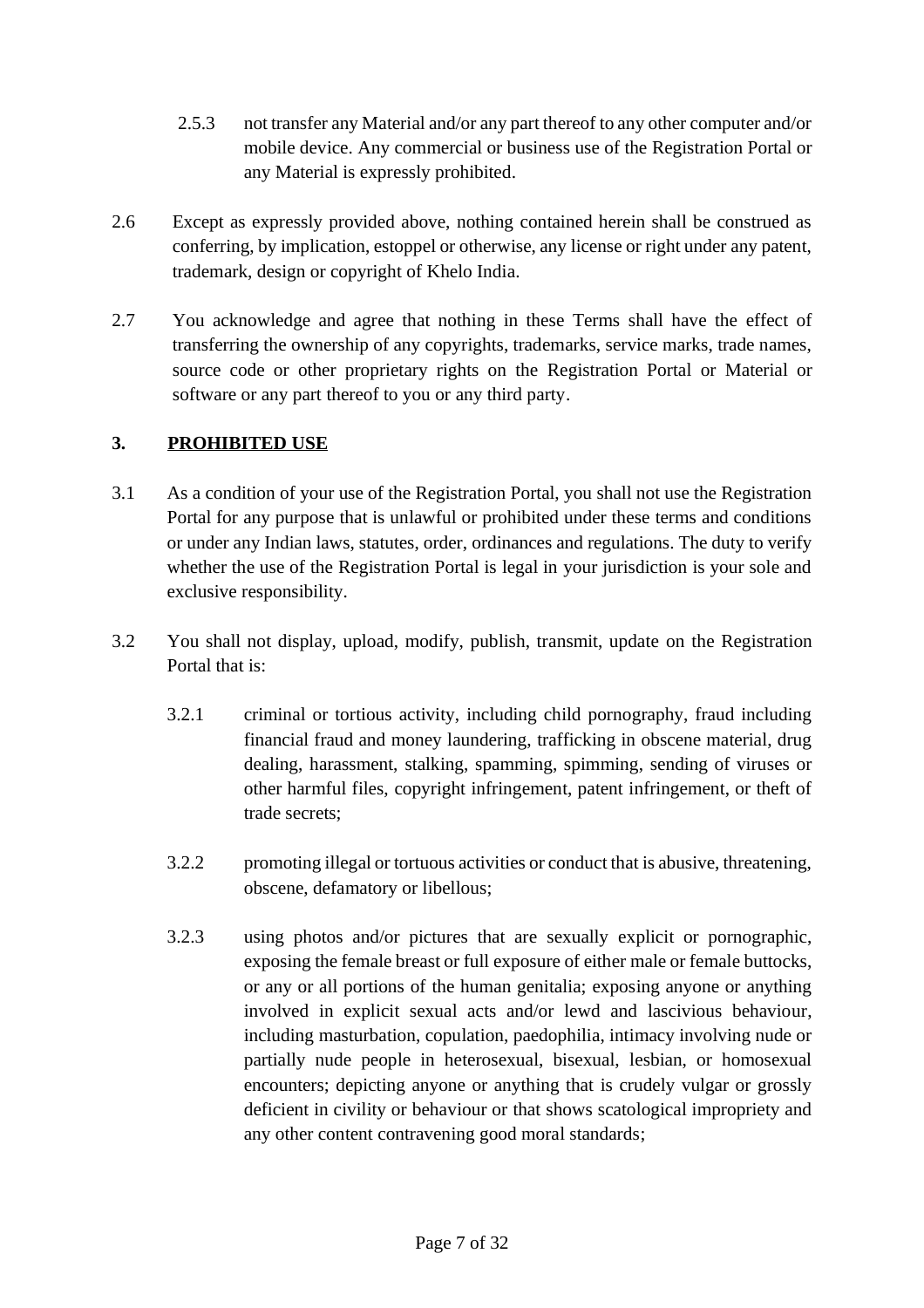- 3.2.4 attempting to circumvent, disable or otherwise interfere with security-related features of the Registration Portal or features that prevent or restrict use or copying of any content or enforce limitations on the use of the Registration Portal or the content therein;
- 3.2.5 using exploits, automation software, hacks, mods or any other unauthorized software designed to modify or interfere with the Registration Portal, and taking advantage of exploits;
- 3.2.6 using any software that intercepts, mines, or otherwise collects information about other Users or copies and stores any Proprietary Materials;
- 3.2.7 interfering with, disrupting, or creating an undue burden on the Registration Portal or the networks connected to the Registration Portal;
- 3.2.8 attempting to impersonate another User or person;
- 3.2.9 soliciting personal information from anyone under the eighteen (18) years of age;
- 3.2.10 collecting, harvesting, soliciting or posting passwords or personally identifiable information from other Users;
- 3.2.11 using the account, username, or password of another account holder at any time or disclosing the User account password to any third party or permitting any third party to access the User Account;
- 3.2.12 using any information and/or access obtained from the Registration Portal in order to harass, abuse, or harm another person;
- 3.2.13 using any unfair, misleading or deceptive content intended to draw traffic to one's profile;
- 3.2.14 using the Registration Portal and/or software in a manner inconsistent with any and all applicable laws and regulations;
- 3.2.15 sub-license, rent, lease, sell, trade, gift, bequeath or other transfer of the User account associated with the User account to anyone;
- 3.2.16 access or use of a third-party account that has been sub-licensed, rented, leased, sold, traded, gifted, bequeathed, or otherwise transferred from the holder or the original account creator; and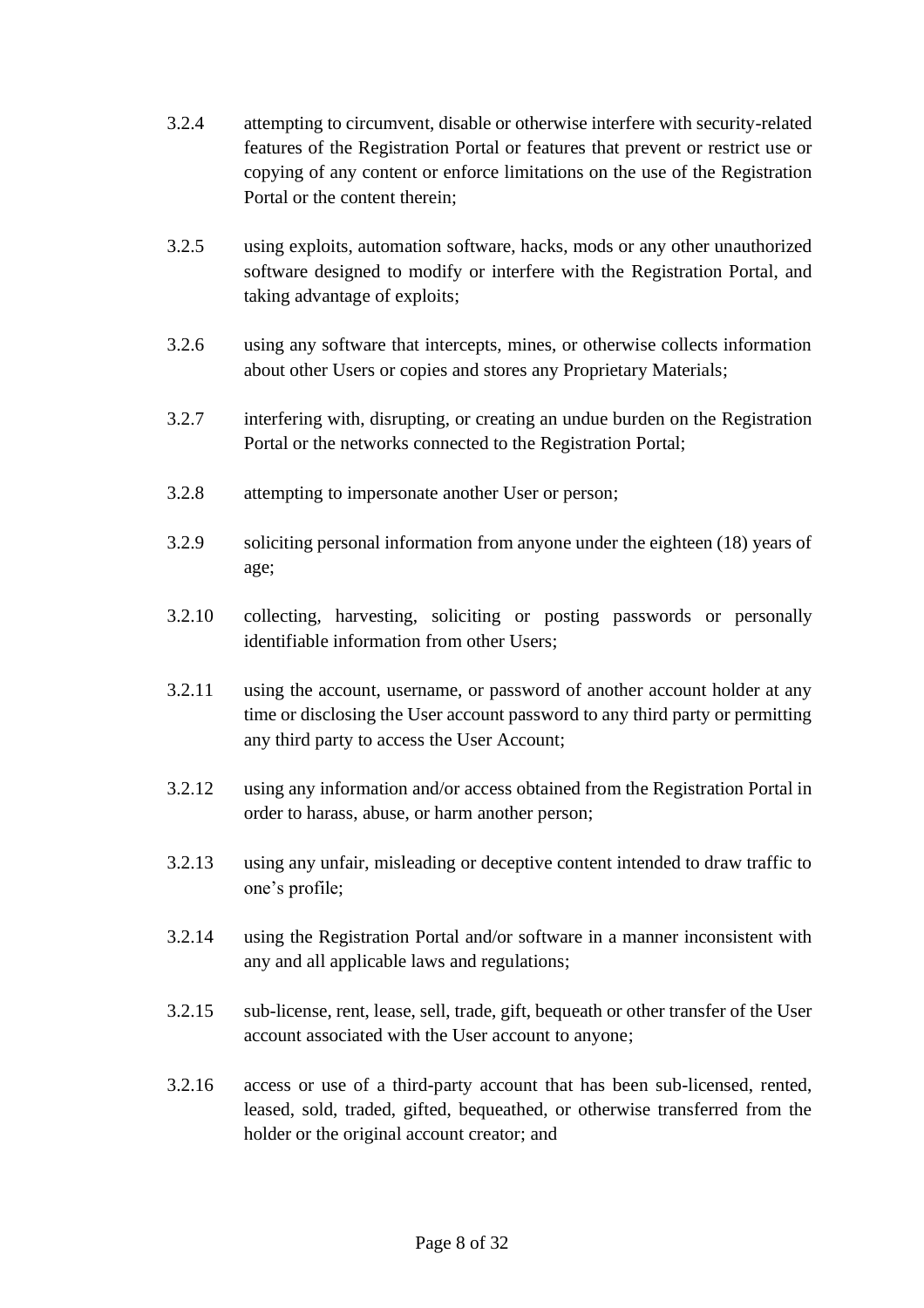3.2.17 using the Registration Portal and/or materials for commercial purpose and in a manner inconsistent with the terms mentioned herein.

## **4. USER CONDUCT**

- 4.1 You agree to abide by these Terms and all other rules, regulations and policies as promulgated by the Games Technical Conduct Committee constituted for any/all events organized by SAI under the Khelo India Scheme and the respective National Sports Federations of each sporting discipline or any other stakeholder. Further, you agree to be abide by these Terms and Conditions, if you're selected as a 'Khelo India Athlete' or an 'Academy' accredited under Khelo India vertical, "Talent Search and Development", or any such rules, terms and conditions of any Governing Body or Committee constituted thereunder, which you are bound to uphold, and as specifically confirmed by SAI. In the event you do not abide by these Terms and all other rules, regulations and policies, Khelo India may, at its sole and exclusive discretion, take necessary remedial action, including but not limited to:
	- 4.1.1 restricting, suspending, or terminating your access to all or any part of the registration portal;
	- 4.1.2 de-activating or deleting your account and all related information and files on the account.
- 4.2 You agree to provide true, accurate, current and complete information at the time of registration and at all other times (as required by Khelo India). You further agree to update and keep updated your registration information as and when required by Khelo India.
- 4.3 You shall *not register or operate more than one User account* with Khelo India.
- 4.4 You will not transfer any of your rights or obligations under these terms to anyone else without consent of SAI/Khelo India.
- 4.5 You acknowledge that your ability to use your account is dependent upon external factors such as internet service providers and internet network availability and SAI/Khelo India cannot guarantee accessibility to the Registration Portal at all times. In addition to the disclaimers set forth in the Terms, SAI/Khelo India shall not be liable to the User for any damages arising from your inability to log into your account and access the services of the Registration Portal at any time.
- 4.6 You shall provide all the necessary documents and/or information as and when required by Khelo India as per compliance of the Republic of India laws and regulations.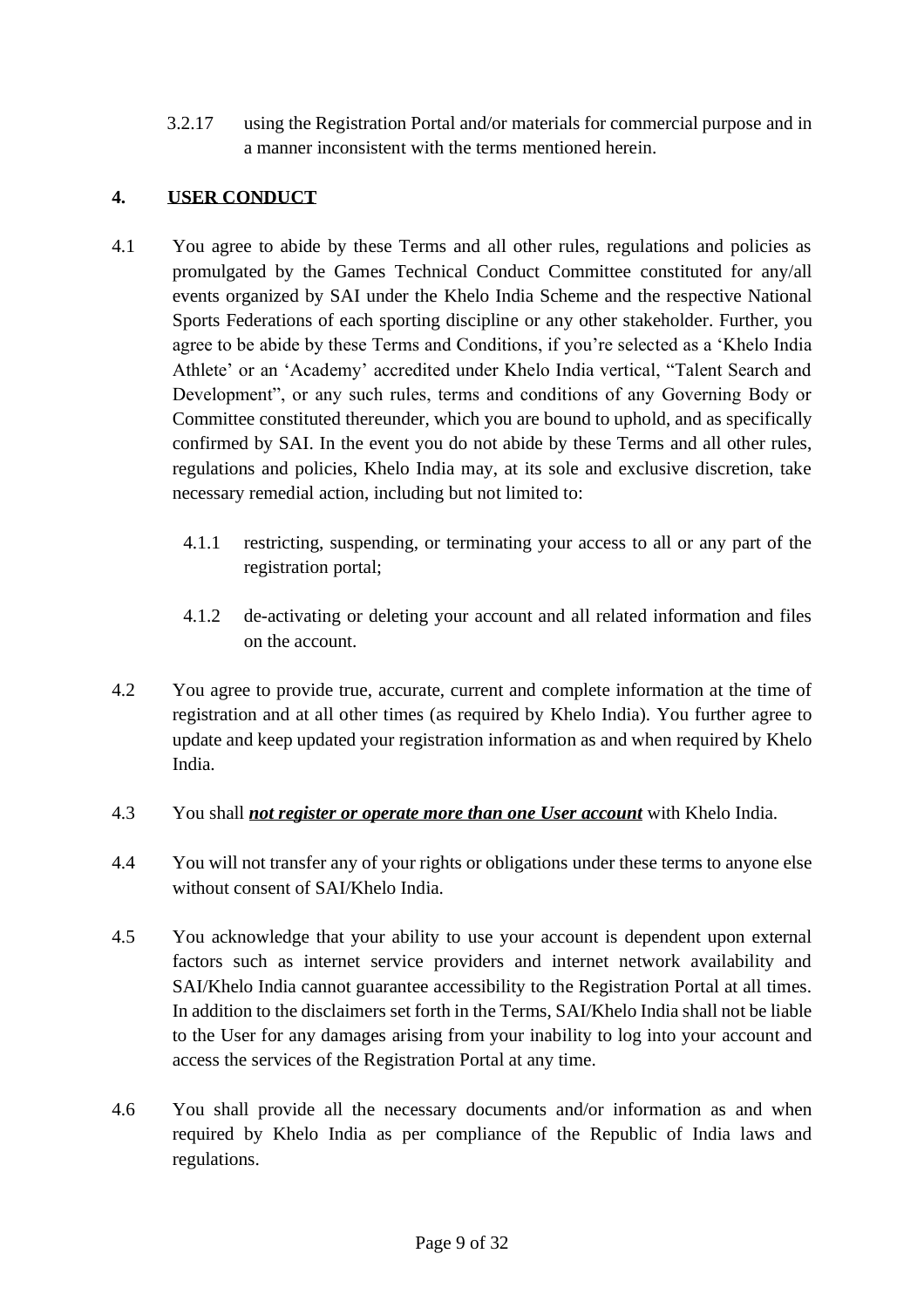- 4.7 You agree to ensure that you can receive all communication from Khelo India by marking e-mails from Khelo India as part of your "safe senders" list. Khelo India shall not be held liable if any e-mail remains unread as a result of such an e-mail being delivered to your junk and/or spam folder.
- 4.8 Any username, password, and your unique Khelo India Identification number issued by Khelo India to you shall not be revealed to anyone else. You shall strictly avoid using anyone else's password. You shall be responsible for maintaining the confidentiality of your username, profile, unique Khelo India Identification number and password. You agree to immediately notify Khelo India of any unauthorized use of your account or any other breach of security.
- 4.9 You agree to exit/log-out of your accounts at the end of each session. Khelo India shall not be responsible for any loss and/or damage that may result if you fail to comply with these requirements.
- 4.10 You agree not to use cheats, exploits, automation, software, bots, hacks or any unauthorised third party software designed to modify or interfere with the Registration Portal or assist in such activity.
- 4.11 You agree not to copy, modify, rent, lease, loan, sell, assign, distribute, reverse engineer, grant a security interest in, or otherwise transfer any right to the technology or software underlying the Registration Portal.
- 4.12 You agree that without Khelo India's express written consent, you shall not modify or cause to modify any files or software that are a part of the Registration Portal.
- 4.13 You agree not to disrupt, overburden, or aid or assist in the disruption or overburdening of (a) any computer or server used to offer or support the Registration Portal (each a "**Server**"); or (b) enjoyment of the portal by any other user or person.
- 4.14 You agree not to institute, assist or become involved in any type of attack, including without limitation to the distribution of a virus, denial of service, or other attempts to disrupt the Portal or any other person's use or enjoyment of the Registration Portal.
- 4.15 You shall not attempt to gain unauthorised access to the user accounts, servers or networks connected to the Registration Portal by any means other than the user interface provided by Khelo India, including but not limited to, by circumventing or modifying, attempting to circumvent or modify, or encouraging or assisting any other person to circumvent or modify, any security, technology, device, or software that is part of the Registration Portal.
- 4.16 You acknowledge that SAI/Khelo India may need to change the username of your account in certain circumstance (for example, if someone else claims the username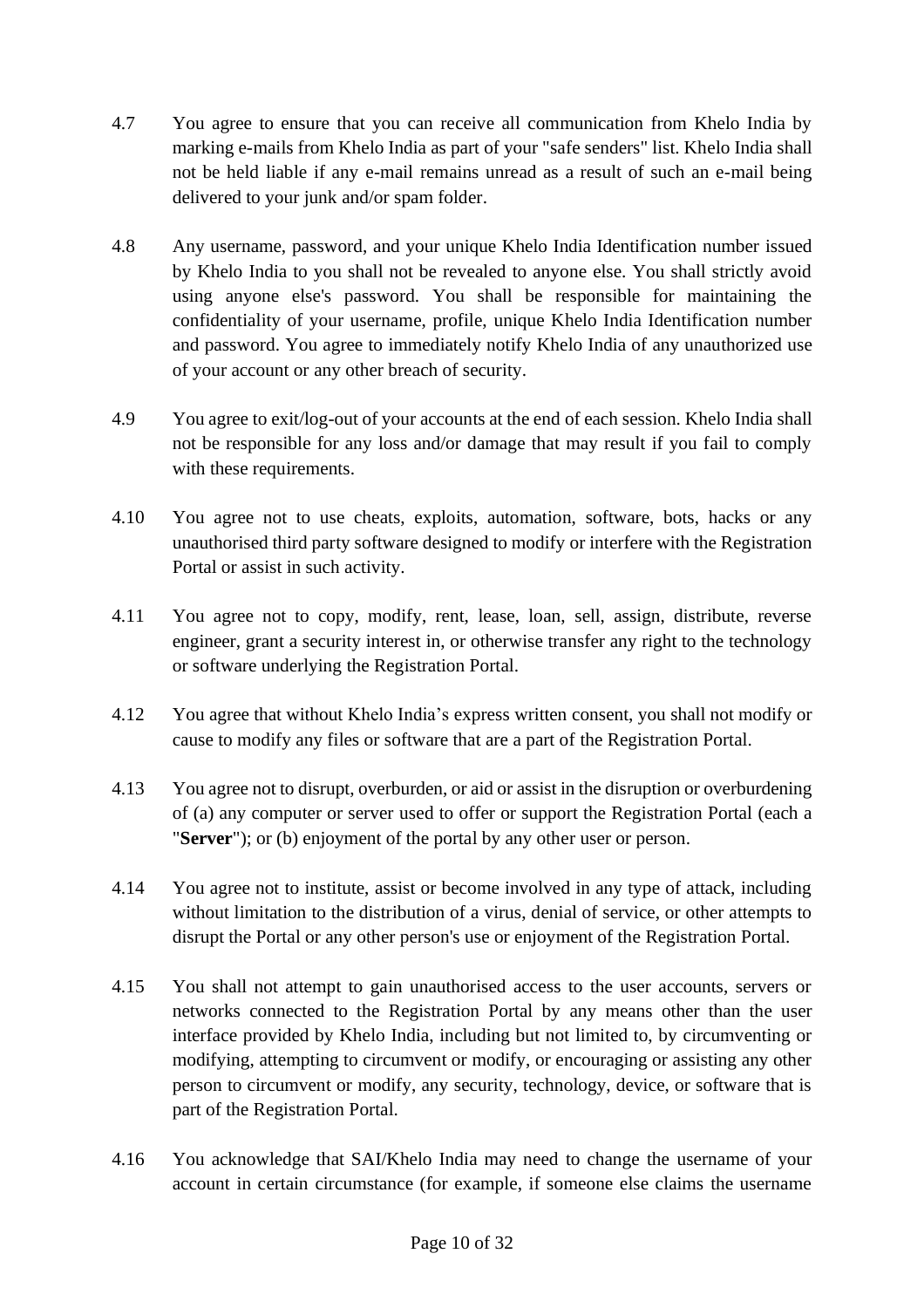and/or it appears unrelated to the name of the User in everyday life). SAI/Khelo India will inform the User in advance, if SAI/Khelo India intends to do this, and provide a suitable reasoning/explanation for the same.

- 4.17 If you choose a username that, in Khelo India's opinion is considered to be obscene, indecent, abusive or that might subject Khelo India to public disparagement or scorn, Khelo India reserves the right, without prior notice, to change such username and intimate you or delete such username from the Registration Portal, deny you access to the Registration Portal, or any combination of these options.
- 4.18 Unauthorized access to the Registration Portal shall be considered a breach of these Terms and Conditions, Privacy Policy and a violation of the applicable Republic of India laws and regulations. You agree not to access the Registration Portal by any means other than through the interface that is provided by Khelo India for use in accessing the Registration Portal. You agree not to use any automated means, including, without limitation, agents, robots, scripts, or spiders, to access, monitor, or copy any part of our site, except those that has been approved in advance and in writing by us.
- 4.19 Use of the Registration Portal shall be subject to existing Republic of India laws & regulations and legal processes. Nothing contained in these Terms and Conditions, shall limit the SAI/Khelo India's right to comply with governmental, court, and lawenforcement requests or requirements relating to User's use of the Registration Portal.
- 4.20 These Terms do not confer any third-party beneficiary rights. All of SAI/Khelo India rights and obligations under these Terms are freely assignable by us in connection with a merger, acquisition, or by operation of law or otherwise.
- 4.21 SAI/Khelo India always appreciates User Feedback and other suggestions about Khelo India NSRS portal. But, Users should know that SAI/Khelo India may use them without any restriction or obligation to compensate the User, and SAI/Khelo are under no obligations to keep the feedback confidential.
- 4.22 SAI/Khelo India reserve all rights not expressly granted hereunder to the User.

## **5. REPORT ABUSE**

- 5.1 We treat all abuse reports by Users on the Registration Portal seriously and are dedicated to investigating all the violations submitted to us.
- 5.2 To avoid erroneous or intentionally false reports and determine whether someone's rights under these Terms have been violated, we provide the following as a guide to report an abuse of the User's rights.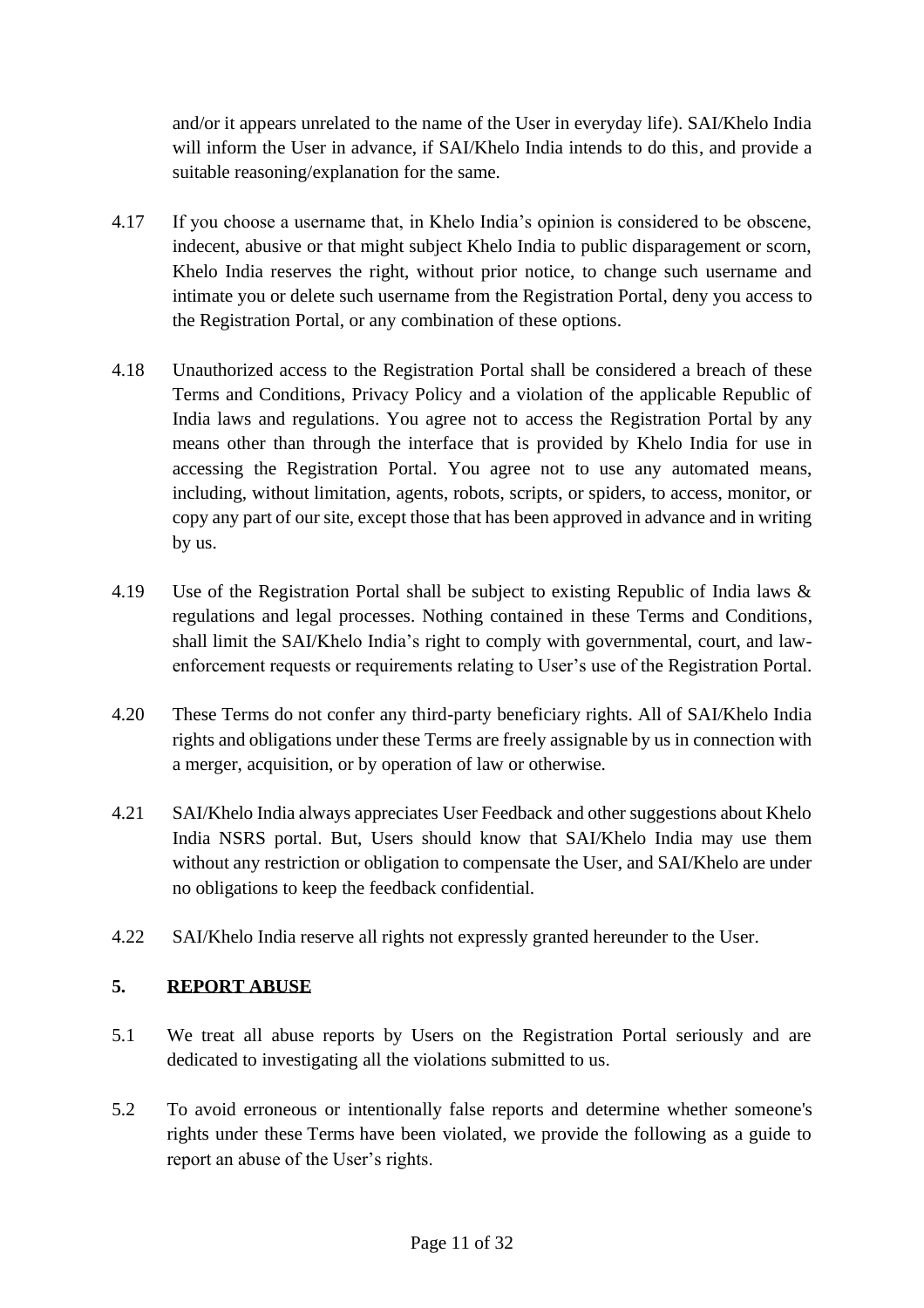- 5.3 If you believe the Registration Portal contains content that is obscene, pornographic, sexually explicit, violent, or contains other adult content not appropriate for viewing by children, or any other prohibited conduct as per these terms, then submit the following information at the Feedback functionality built-in on the Registration Portal submit your report via email at [nsrs.kheloindia@gmail.com](mailto:nsrs.kheloindia@gmail.com) .
- 5.4 If applicable, we will forward a copy of the complaint to the User of the Registration Portal. If you require your complaint to remain anonymous, please inform us of this. It is within Khelo India's sole discretion whether to enforce our terms in response to any particular complaint. If we do not act, it is not considered a waiver of any right to do so in the future. Please note, the information provided herein does not represent legal advice and is for informational purposes only. You may need to obtain professional legal advice for certain types of complaints.
- 5.5 We will remove any content containing pornography and/or any obscene or sexually explicit or adult content and/or any prohibited act under these terms that you report. In addition, we will report such content to the proper authorities as required under Indian law including but not limited to initiating any necessary legal proceedings with respect to the same. In most cases, we will also remove other types of adult content that are brought to our attention. However, all decisions regarding what constitutes adult content and/or obscenity are made solely by SAI / Khelo India.

## **6. PRIVACY POLICY**

6.1 The User hereby consents and agrees that the User has read and fully understood the contents and terms of the Privacy Policy of the Registration Portal and by using the Portal, the User has consented to such content and terms of the Privacy Policy of the Registration Portal. Please see and/or read and/or peruse the Privacy Policy of the Registration Portal.

## **7. INTELLECTUAL PROPERTY RIGHTS**

- 7.1 Unless otherwise stated, copyright and/or all intellectual property rights in all Materials on the Registration Portal (including but not limited to text, audio, video or graphical images, or technology, the look and feel of the Portal), trademarks and logos appearing on the Portal are the property of SAI and the Ministry of Youth Affairs & Sports, Government of India and are owned & controlled by SAI, the Ministry of Youth Affairs & Sports, Government of India and/or by other parties that have licensed their material to SAI and/or the Ministry of Youth Affairs & Sports, Government of India.
- 7.2 You shall not copy, reproduce, republish, upload, post, transmit or distribute the Materials available on the Portal in any way, including by e-mail and/or other electronic means and whether directly or indirectly and/or assist any other person to do the same. Without the prior written consent of the SAI / Khelo India, any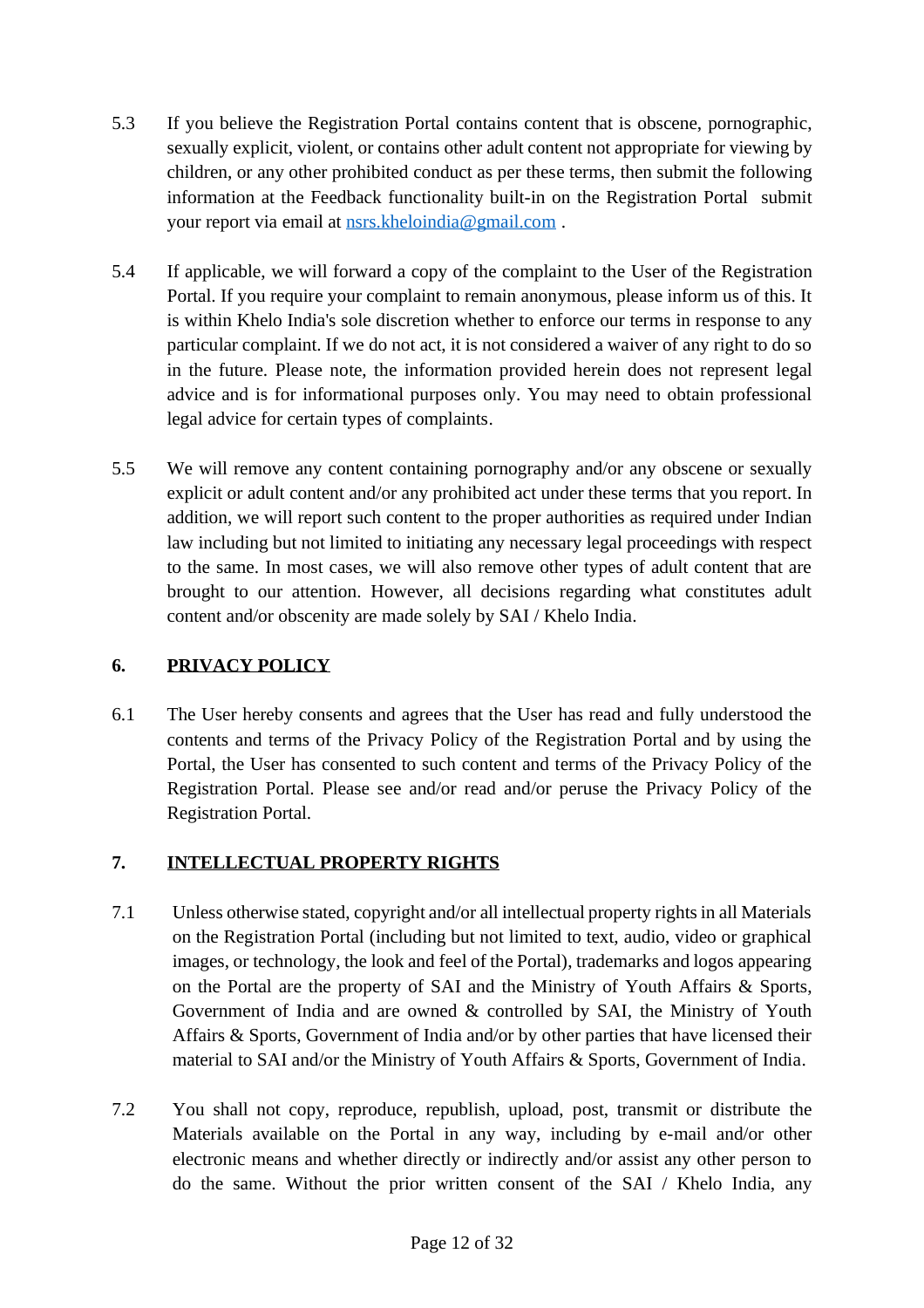modification, use of the Materials on any other web site and/or networked computer environment and/or use of the Materials for any purpose other than personal, noncommercial use shall be considered a violation of the copyrights, trademarks and other proprietary rights of Khelo India and shall be prohibited.

- 7.3 Any use of the Material other than for personal and non-commercial purposes shall be considered as commercial use for the purposes of this clause. You agree not to use any framing techniques to enclose any trademark or logo or other proprietary information of Khelo India or remove, conceal or obliterate any copyright or other proprietary notice or any credit-line or date-line on other mark or source identifier included on the Portal, including without limitation, the size, colour, location or style of all proprietary marks. Any infringement shall be vigorously defended and pursued to the extent permitted by law.
- 7.4 The User hereby accepts and warrants that he/she shall indemnify Khelo India and/or its affiliates and keep them indemnified against all costs, damages, penalties and liabilities arising from or incurred by reason of any wrongful use, storage or processing of any breach of his/her obligations or warranties under these Terms.
- 7.5 The use of brand name/s, trademark/s and Intellectual Property Rights of Khelo India in any marketing and/or promotion activity by the User without Khelo India's approval is prohibited.
- 7.6 If at any time during the User's utilization and/or usage of the Registration Portal, the User becomes aware of any threatened or actual unauthorized use or any misuse of any Intellectual Property Rights owned by Khelo India, the User shall use all reasonable endeavors to directly notify Khelo India in writing of the possible infringement or infringement and include all of the facts in reasonable detail.
- 7.7 The Users consents to SAI/Khelo India to use their names or images (including photographs) in any form or medium for general marketing and promotional activities. The Users hereby irrevocably and perpetually assigns to SAI/Khelo India and its Broadcast & Media Partner, all rights, title and interest including rights in any form of intellectual property including copyright and any form of rights in Exploitation vested in and to the Performance for perpetuity throughout the World. The User agrees that the provisions of Section 19(4) and 19 A of the Indian Copyright Act, 1957 shall not apply to this Release. To the extent that the assignment of Performance in relation to future medium or mode of exploitation of Performance is not held valid by operation of law, notwithstanding the assignment of such rights in favour of SAI/Khelo India and its Broadcast & Media Partner.
- 7.8 The Users also grants, an irrevocable, exclusive, sub-licensable, perpetual right to SAI/Khelo India and its Broadcast & Media Partner for such future medium or mode of exploitation as may be developed in the future, for the entire world. Further, the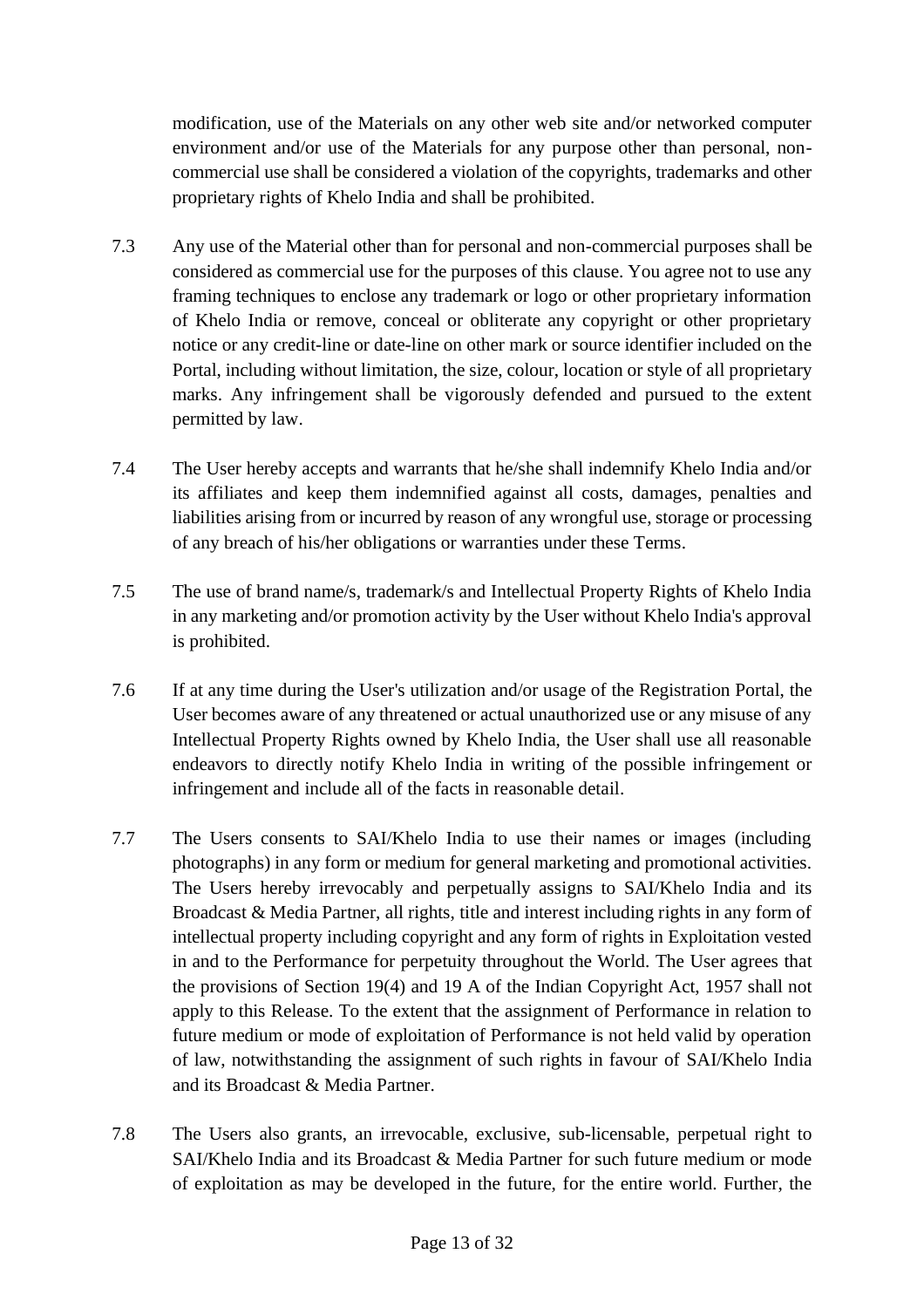Users agree and acknowledge that any form of assignment or transfer of any rights, title and interest in any such future modes and mean of exploitation of the Performance to any third party in breach of the Participant's and/or my obligation herein, anywhere in the world shall be null and void.

- 7.9 For the purposes of the Release Form ("**Release**") and these Terms, the term "**Exploitation**" shall mean the utilization of the Performance in any form including but not limited to incorporation of the Performance in the Games and/or any other Event/Programme or film or any other mode or manner as may be decided by Khelo India and/or its Broadcast & Media Partner at its sole discretion in respect of the Performance, conversion of Performance from one format to another, communication to the Public, Broadcast, Performance in Public, adaptation, synchronization, reprography, reproduction, distribution, sale, commercial, rental, assignment, licensing, merchandising, remakes, sequels, prequels, versions, translations, including but not limited to the broadcasting thereof by radio, internet, mobile, public addressing system and any and all form of television including but not limited to terrestrial, satellite, direct to home, cable, IPTV, any form of video on demand (including but not limited to Pay-per- View, NVOD, SVOD, PVOD, FVOD made available for being seen or heard or delivered or exploited through wire or wireless including but not limited to internet, websites including but not limited to social networking websites, blogs, internet or mobile streaming or download services (whether free, pay or subscription based), any form of web based applications, computing  $\&$  networking devices, mobile/telecommunication system based platforms, mobile TV, theatrical or non-theatrical or any other means whether now known or existing or in commercial use or hereinafter invented or developed in the future.
- 7.10 For the purpose of this Release, the terms 'Broadcast', 'Communication to the Public', 'Performance /Perform in Public', 'Sound Recording', 'Musical Works', 'Visual Recording' shall have the same meanings as defined in the Copyright Act, 1957 as amended from time to time and all analogous rights subsisting under the laws of each and every jurisdiction throughout the world.
- 7.11 The Users hereby acknowledge and agree that:
	- 7.11.1 SAI/Khelo India and its Broadcast & Media Partner by virtue of being the exclusive owner of the Performance and all rights, title and interest vested in the Performance, as assignee of copyright in the Performance and all rights, title and interest in the Performance, has exclusive and sole right to itself exercise as it deems fit as well as authorize, assign or license the Exploitation of the Performance and all rights, title and interest vested in therein or any parts thereof.
	- 7.11.2 SAI/Khelo India and its Broadcast & Media Partner are the exclusive and perpetual owner from inception till perpetuity and throughout the world of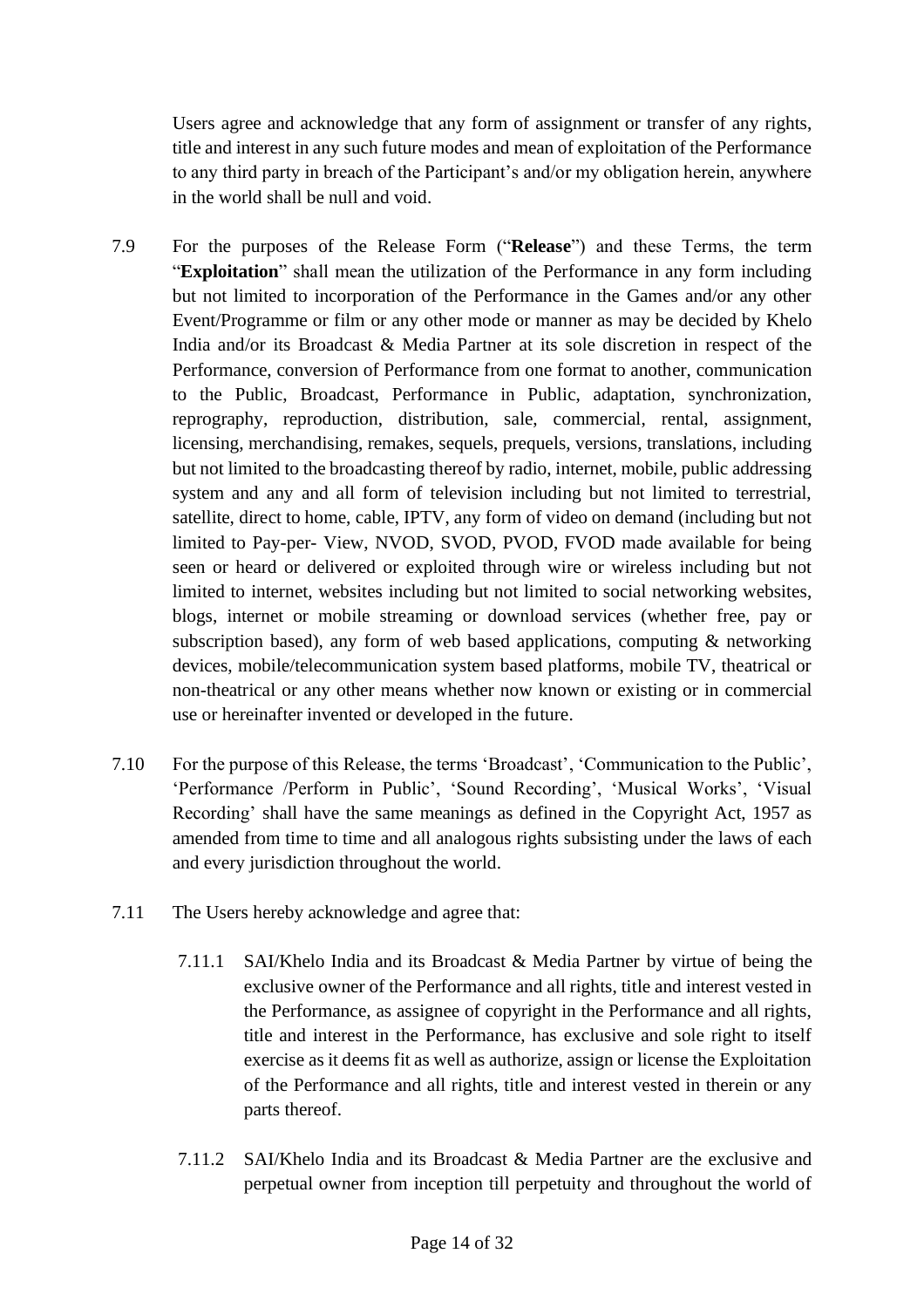the Performance as well as of Sound Recordings incorporating such Performance and of all copyright or other intellectual property rights in such Performance in Public and Sound Recording.

- 7.11.3 SAI/Khelo India and its Broadcast & Media Partner shall be entitled at all times to the exclusive right of production, reproduction, distribution, sale, exploitation, use and performance (including without limitation by means of broadcasting, diffusion and other forms of transmission whether via computer and for telecommunications networks or in any manner whatsoever) throughout the world, for perpetuity by any and every means known now and invented at a future date of the recording(s).
- 7.11.4 Further, the Users hereby agree, to waive any so called 'moral rights' vested in favour of the User's participation under law.
- 7.11.5 SAI/Khelo India and its Broadcast & Media Partner shall be entitled to license or assign any rights acquired hereunder pertaining to the Performance, including but not limited to the rights of manufacture, distribution, sale, use and performance (including broadcasting) to third parties.
- 7.12 SAI/Khelo India and its Broadcast & Media Partner shall have a non-exclusive, perpetual, royalty-free, worldwide and irrevocable right and license to use and publish the Participant's name and professional name (if any and as the same may change from time to time) photographs and likenesses and biography for labelling, cataloguing, marketing and exploiting the recordings, etc.
- 7.13 SAI/Khelo India and its Broadcast & Media Partner shall at all times have the right in its sole and absolute discretion to decide according to their commercial judgment how to exercise the rights granted herein. The Users hereby release, discharge and agree to hold harmless SAI, Khelo India, its Broadcast & Media Partner, its legal representatives and assigns, and all persons acting under its authority from all claims, causes of action and liability of any kind, now known or unknown, in law or in equity, based upon or arising out of the Performance and SAI/Khelo India and its Broadcast and Media Partner's exploitation thereof or this Release, including, without limitation claims arising out of copyright and the User's right of publicity.
- 7.14 We, at Khelo India, respect other people's intellectual property rights and if you believe that any content or material on the Registration Portal infringes on your intellectual property rights, you can write and inform us about the same [nsrs.kheloindia@gmail.com](mailto:nsrs.kheloindia@gmail.com) .

## **8. PARENTS AND/OR LEGAL GUARDIAN:**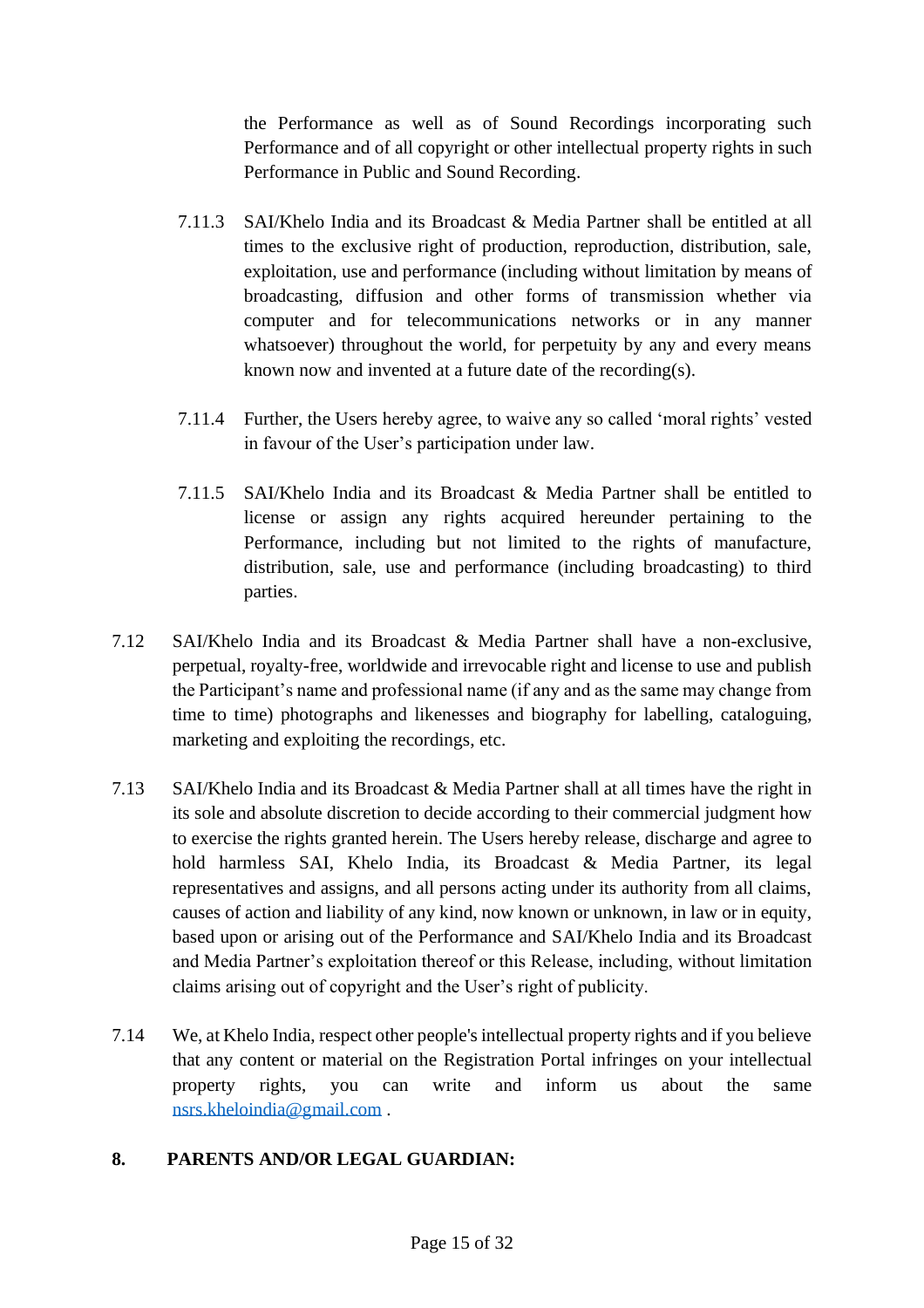- 8.1 A User, who is "competent/capable" of contracting within the meaning of the Indian Contract Act, 1872 shall be eligible to register on the Registration Portal. A User, who is a minor, as per the provisions of the Majority Act, 1875, will not be eligible to register without the written consent/assent of the User's Parents/Legal Guardian to these Terms.
- 8.2 In the event, a Minor User uses the Registration Portal, it is assumed that the User has obtained the consent of their Parents/Legal Guardian, and such use is made available by the Parents/Legal Guardian of the User.
- 8.3 SAI/Khelo India will not be responsible for any consequences that may arise, as a result of misuse of any kind of the Registration Portal that may occur by virtue of any User, including a minor registering for the Registration Portal, for the services provided thereof.
- 8.4 By virtue of continuing to use the Registration Portal, the Users warrant that all the data provided by the user is accurate and complete, and that the minor athletes/Users using the Registration Portal has obtained valid consent of their Parents/Legal Guardian.
- 8.5 SAI/Khelo India reserves the right to terminate any User account, and/or refuse to provide user with access to the Registration Portal, if it is discovered that the User is under the age of 18 (eighteen) years, and the consent to the use of the Registration Portal is not made by the minor User's Parents/Legal Guardian or any information provided by the User is inaccurate.
- 8.6 The User acknowledges that SAI/Khelo India does not have the responsibility to ensure that the User conform to the aforesaid eligibility criteria. It shall the sole responsibility of the User to ensure that they meet the required eligibility criteria as per these Terms.
- 8.7 It is the sole responsibility of the Parents/Legal Guardians to ensure that the account information provided by their minor Users is accurate, complete, and latest. Parents / Legal Guardians shall be responsible for maintaining the confidentiality of the account information and for all activities that occur under respective minor User's account. The Parents/Legal Guardians agree to (a) ensure that the Minor Users successfully log out from their user account at the end of each session; (b) and immediately notify SAI/Khelo India of any unauthorized use of User account. If there is a reason to believe that there is likely to be a break of security or misuse of user account, SAI/Khelo India may request the User to change the password or we may suspend the User account without any liability to SAI/Khelo India, for such a period of time as SAI/Khelo India may deem appropriate in the circumstances. SAI/Khelo India shall not be liable for any loss or damage arising from user failure to comply with this provision.
- 8.8 The User may designate Parents/Legal Guardian to manage their user account, if it is memorialised. Only the Parents/Legal Guardians of Users, who have been identified in a valid will or similar document expressing clear consent to disclose user content upon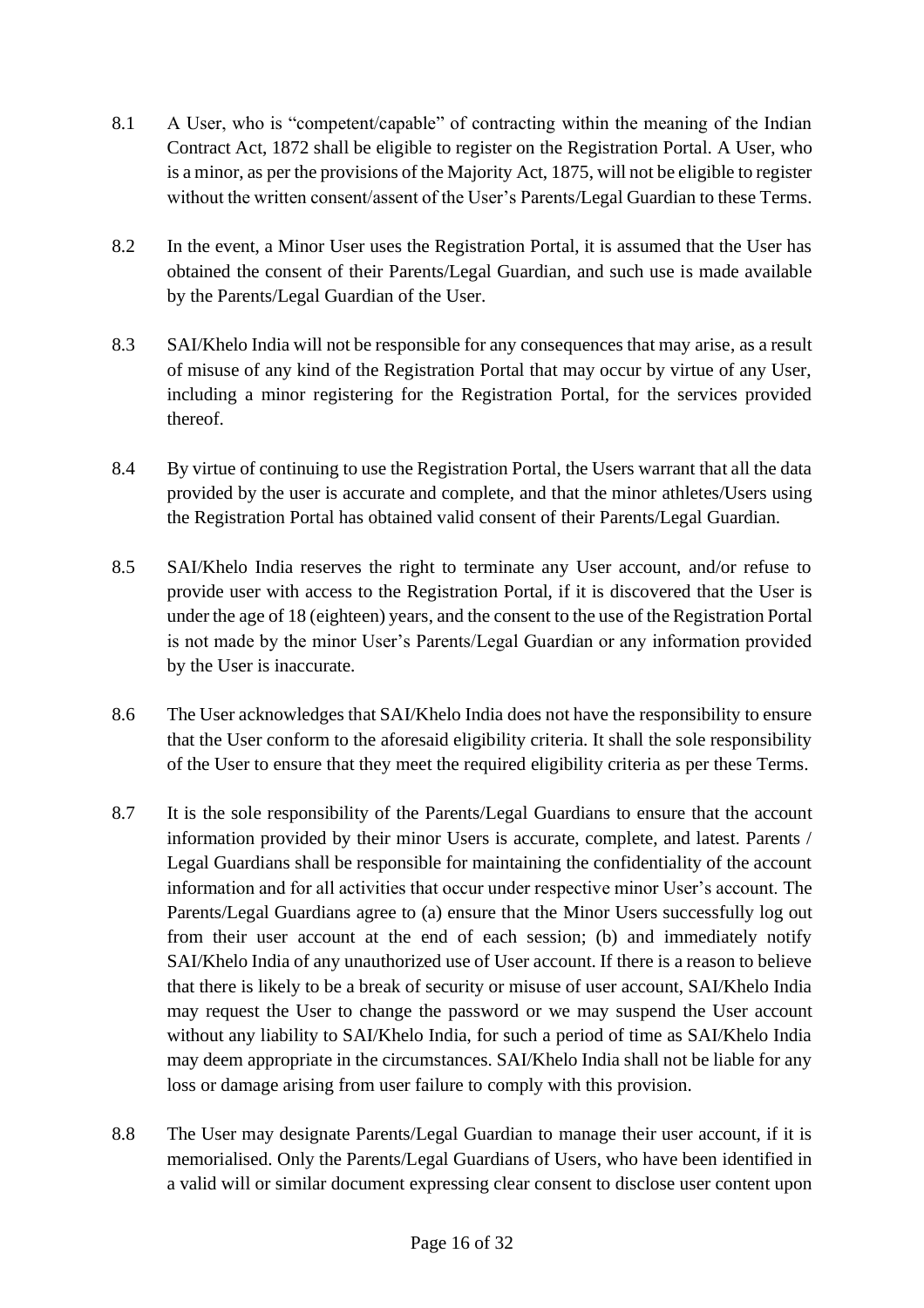death or incapacity will be able to seek disclosure from the user account after its memorialised.

# **9. LIMITATION OF LIABILITY**

- 9.1 The Users acknowledge and agree that by accepting to bear the inherent risks of participating and playing in any event or other initiatives organized and implemented by SAI under the Khelo India Scheme, he or she will not bring any claim or proceeding against SAI/Khelo India for any damage, loss or injury whatsoever that he or she may suffer from participation in the such games, events or other initiatives.
- 9.2 In no event shall SAI/Khelo India, its officers, directors, employees, or agents, be liable to you for any direct, indirect, incidental, special, punitive, or consequential damages whatsoever resulting from any:
	- 9.2.1 errors, mistakes, or inaccuracies of content;
	- 9.2.2 personal injury or property damage, of any nature whatsoever, resulting from your access to and use of the Registration Portal;
	- 9.2.3 any unauthorized access to or use of our secure servers and/or any and all personal information and/or financial information stored therein;
	- 9.2.4 any interruption and/or cessation of transmission to or from our servers;
	- 9.2.5 any bugs, viruses, trojan horses, or the like, which may be transmitted to or through our Portal by any third party;
	- 9.2.6 any errors or omissions in any content or for any loss or damage of any kind incurred as a result of your use of any content posted, emailed, transmitted, or otherwise made available *via* the Portal, whether based on warranty, contract, tort, or any other legal theory, and whether or not Khelo India is advised of the possibility of such damages; and/or
	- 9.2.7 the disclosure of information pursuant to these terms and conditions or privacy policy of the Registration Portal. The foregoing limitation of liability shall apply to the extent permitted by law in the applicable jurisdiction;
- 9.3 You specifically acknowledge that SAI/Khelo India shall not be liable for any User's submissions/uploads and/or any defamatory, offensive, or illegal conduct of any third party and that the risk of any harm or damage from the foregoing shall rest entirely with you.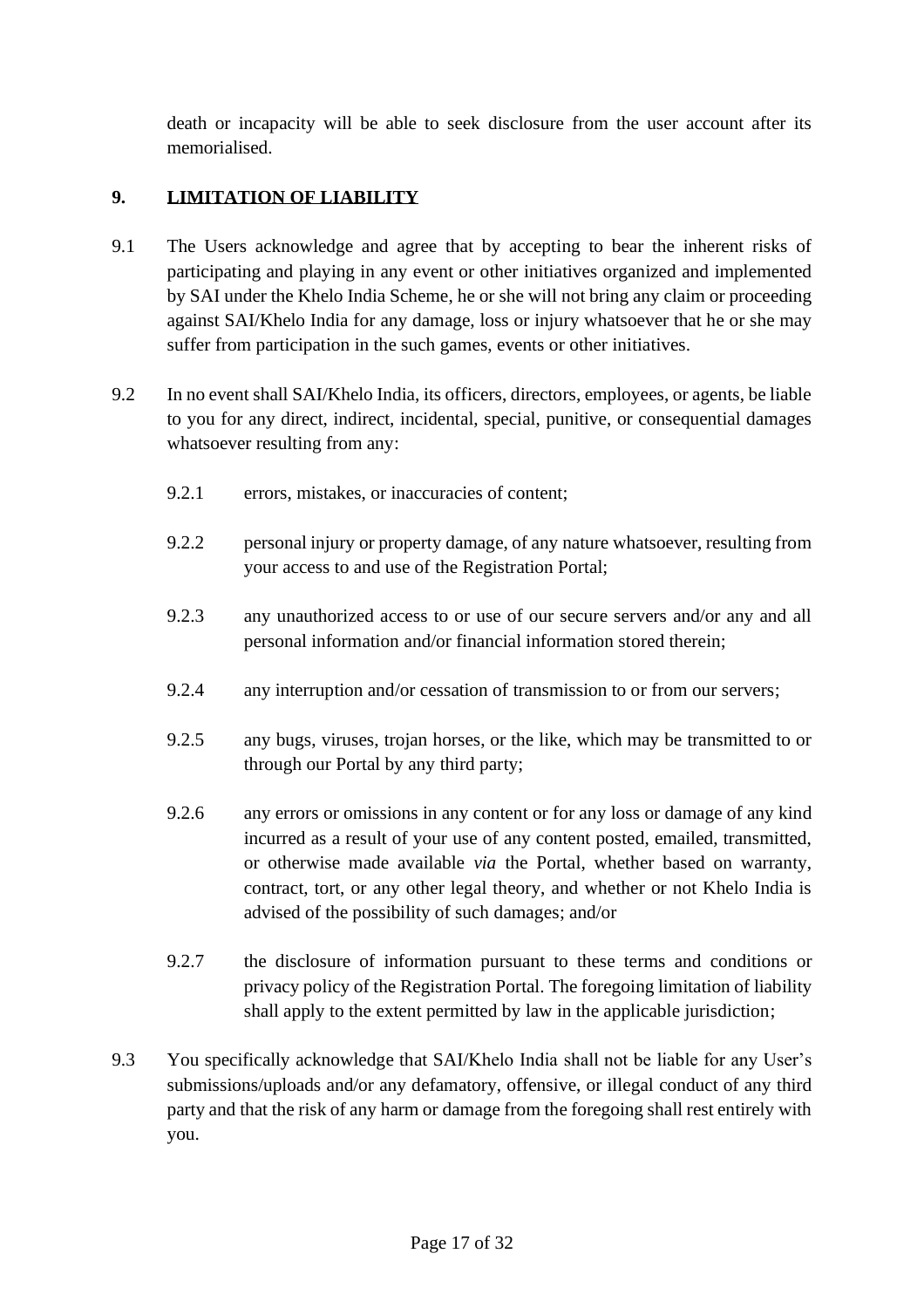- 9.4 The Users hereby acknowledge and confirm that the User's participation in the Games, Events, or any other initiatives involves certain risks of physical or bodily injury, and that they are aware of such dangers and risks to the User's person and property. They also understand that by participating in such Games, Events or initiatives, the Users may also be exposed to certain risks and dangers that may presently be unknown.
- 9.5 The Users further confirm that in light of the potential risks and dangers of participating in the Games, Events or initiatives, the Users shall fully comply with applicable laws, policies, rules and regulations, and any instructions provided by any representative of SAI/Khelo India, any/all stakeholders, and/or its Broadcast & Media Partner regarding participation in the Games.
- 9.6 Furthermore, the Users hereby also understand and agree:
	- 9.6.1 that SAI/Khelo India, any/all other stakeholders and its Broadcast & Media Partner does not insure any Users in relation to their participation in the Games;
	- 9.6.2 that any insurance coverage in relation to claims arising out of injuries or bodily harm suffered by the Users during the course of his/her participation in the Games shall be through personal insurance; and
	- 9.6.3 SAI/Khelo India and its Broadcast & Media Partner or any other stakeholder shall have no responsibility or liability for injury or bodily harm suffered by the Users during the course of participation in the Games. They further acknowledge and confirm that they have voluntarily elected to participate in the Games with full knowledge of the dangers involved and hereby agree to accept and assume any and all risks of property damage, personal injury or death.

### **10. REPRESENTATIONS & WARRANTIES**

- 10.1 The User, not limiting the User's statutory rights, expressly acknowledges and agrees to the following:
	- 10.1.1 The User uses the Portal at the User's own risk. Khelo India expressly disclaims all express or implied representations or warranties;
	- 10.1.2 Each User shall bear their own risk concerning all the activities being undertaken by the User through the Portal;
	- 10.1.3 The User understands that certain delays can occur in the Portal's system/network and therefore he/she shall not hold SAI/Khelo India responsible for any system/network related problems;
	- 10.1.4 SAI/Khelo India does not guarantee, amongst other things that: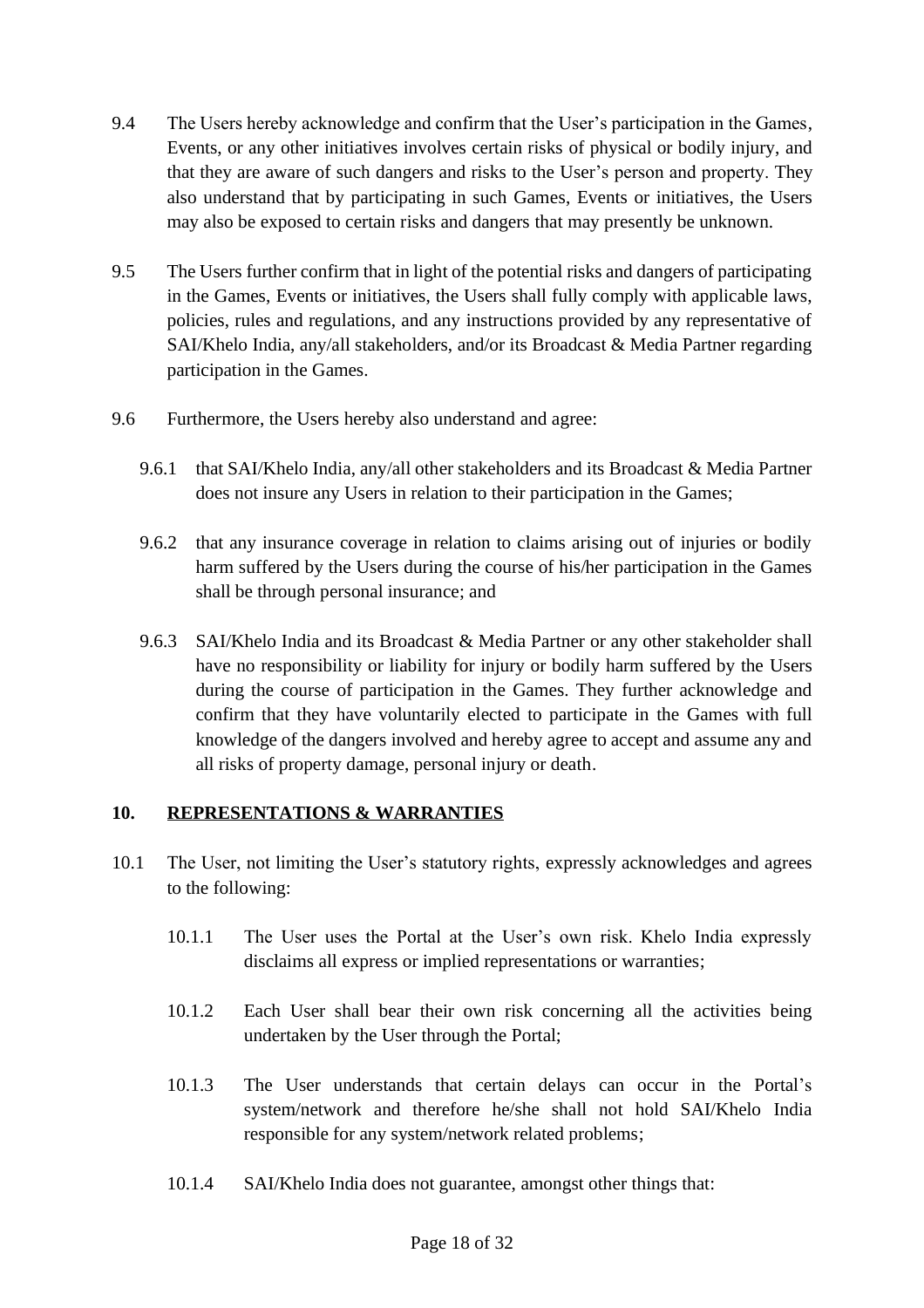- a) the Portal will meet the user's expectations;
- b) the Portal will be accessible without interruption or in a timely, reliable or fault-free manner;
- c) the results obtained through use of the Portal will be correct and reliable;
- d) the quality of the products, services, information or other material obtained by the User through the Portal will meet the User's expectations.
- 10.2 The User shall be solely responsible for damages to the User's data system or for loss of data arising from downloads of content from the Registration Portal.
- 10.3 In consideration for the User being allowed to voluntarily participate in the Games, Events or any/all initiatives organized by SAI/Khelo India, the Users hereby agree to forever:
	- 10.3.1 waive, release and discharge SAI/Khelo India, any other stakeholder and/or its Broadcast & Media Partner and their officers, directors, employees, ,agents and/or representatives from any and all liability for the participant's death, disability, personal injury, property damages, property theft or claims of any nature which may hereafter accrue to the User as a direct or indirect result of his/her participation in the Games;
	- 10.3.2 defend, indemnify and hold harmless SAI/Khelo India, any other stakeholder, and/or its Broadcast & Media Partner and their officers, directors, employees, agents and/or representatives from and against any and all claims of any nature including all costs, expenses and attorneys' fees, which in any manner result from the User's actions during his/her participation in the Games; and
	- 10.3.3 consent for the User to receive medical treatment, which may be deemed advisable in the event of an injury, accident or injury during the User's participation in such Games/Event.

## **11. TERMINATION**

10.1 We reserve the right, at our discretion, to immediately, with or without notice, suspend or terminate your registration, the Terms and Conditions and/or your access to all or any portion of the Registration Portal and/or remove any registration information or User content from the Registration Portal. Upon termination or expiration of the Terms and Conditions, your obligations and Khelo India's rights and disclaimers survive, but your right to use the Registration Portal immediately ceases.

### **12. INDEMNITY**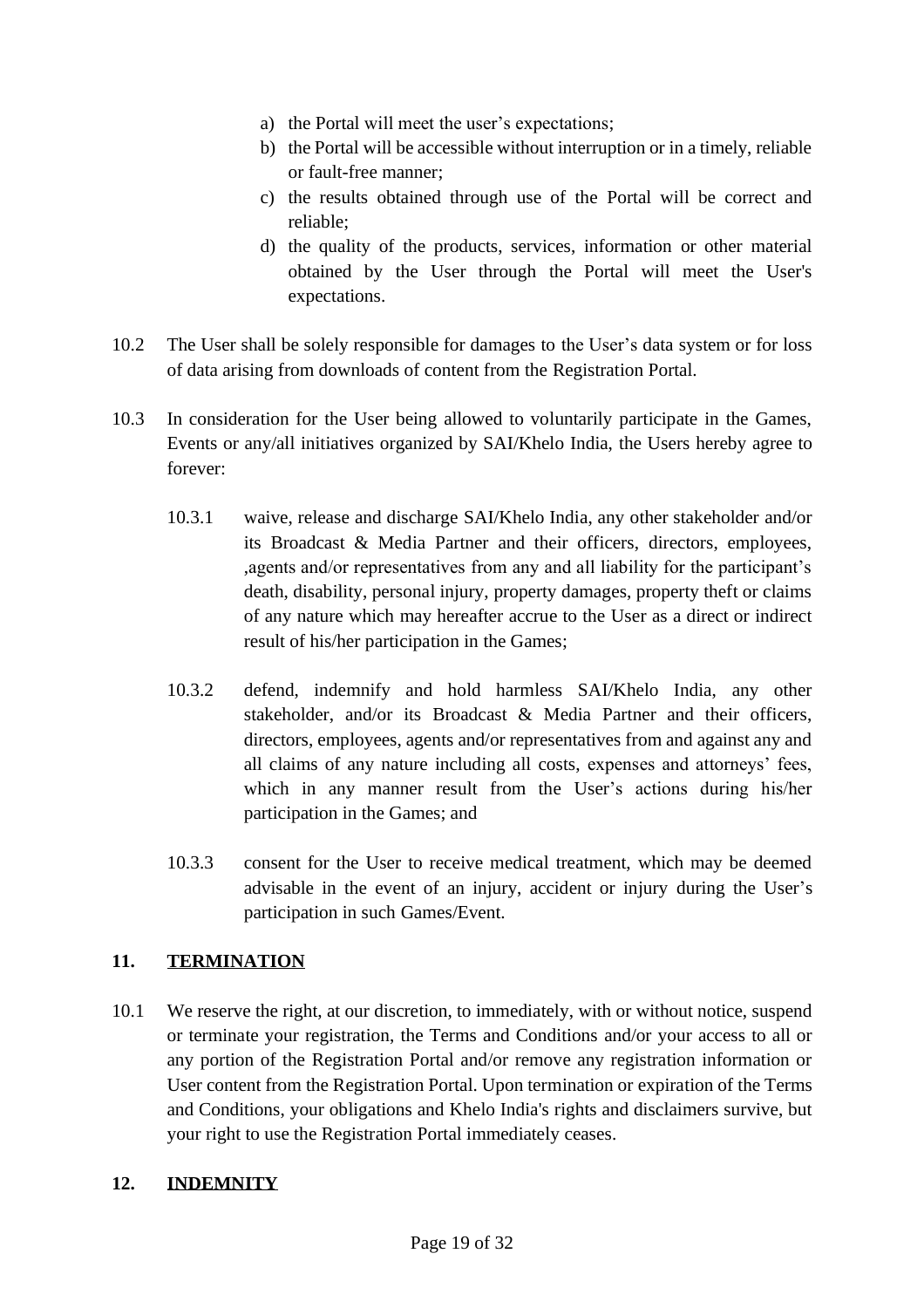- 12.1 You agree to defend, indemnify and hold harmless SAI/Khelo India, any/all stakeholders and/or its Broadcast and Media Partner, its officers, directors, employees and agents, from and against any and all claims, damages, obligations, losses, liabilities, costs or debt, and expenses (including but not limited to attorney's fees) arising from: (i) your use of and access to the Portal; (ii) your violation of any term of these Terms; (iii) your violation of any third party right, including without limitation any trademark, copyright, property, or any other privacy right; (iv) any violation of applicable law, rules, regulation, orders and ordinance.
- 12.2 This defence and indemnification obligation shall survive these Terms and Conditions.

### **13. NON-COMMERCIAL USE**

- 13.1 The Registration Portal User Profile is for the User's personal use only and shall not be used in connection with any commercial endeavors.
- 13.2 Any use of the Registration Portal User Profile in violation of the above provision, including communicating any advertisement or solicitation, or collecting usernames, Khelo India Identification Numbers, and/or email addresses of account holders by electronic or other means for the purpose of sending unsolicited email or unauthorized framing of or linking is prohibited.
- 13.3 Khelo India reserves all rights to suspend and/or terminate any User's account for violation of the above stated and initiate any legal proceedings in order to safeguard its rights under this present Terms and Conditions.

### **14. DISCONNECTION POLICY**

- 14.1 Khelo India shall not be liable for any network outage or any problems/interruptions with network connectivity as the same is beyond Khelo India's control.
- 14.2 Khelo India shall not be responsible and/or liable for any interruption in the Portal caused at the User's end due to an incoming call, message, chat, video call or any other interruption on the mobile phone device. In case of any interruption on the Portal on the User's device, the Portal shall still continue and the User shall assume complete responsibility for such interruptions.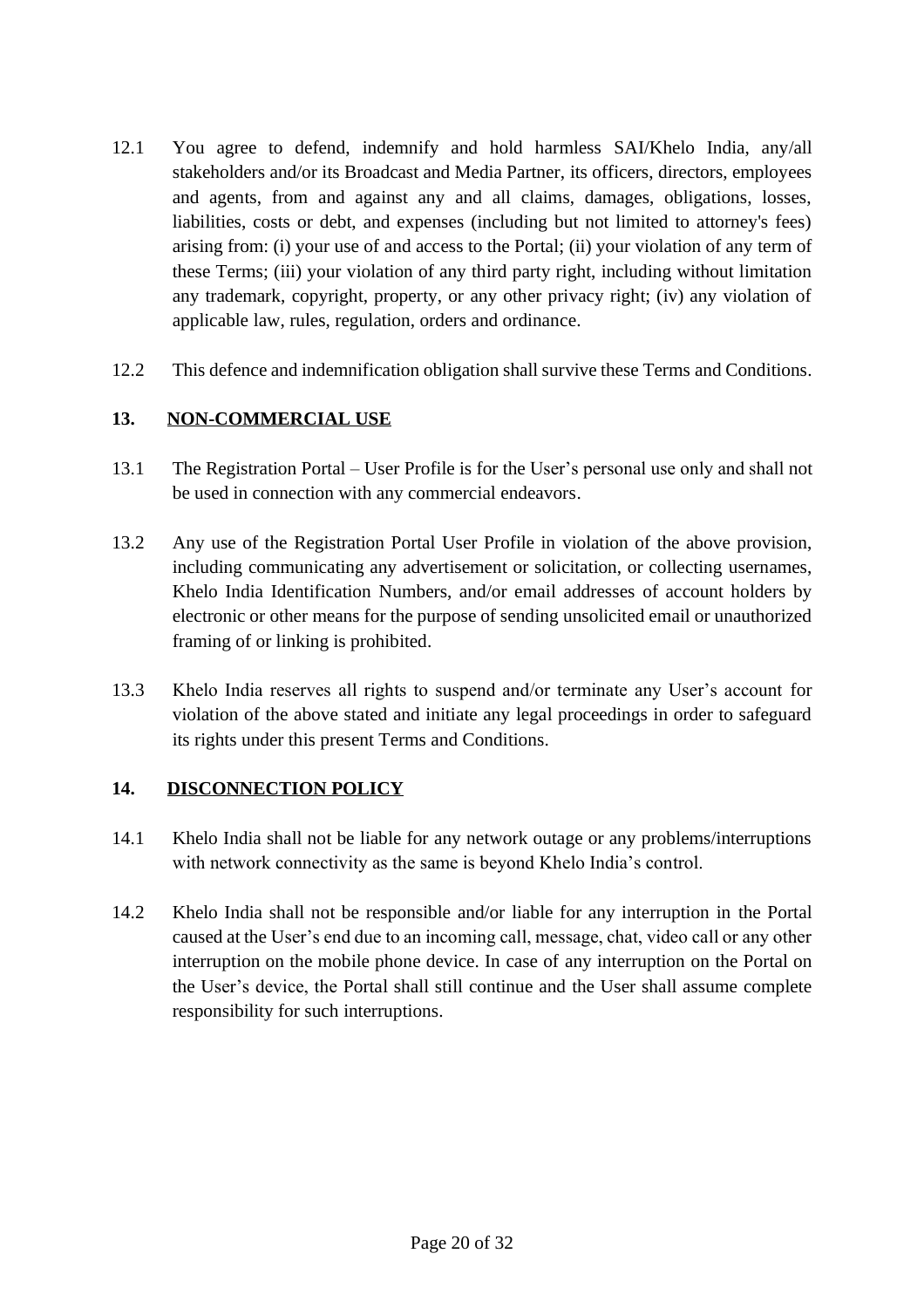### **15. FORCE MAJEURE**

- 15.1 Neither party to these Terms shall be liable for any loss and/or any failure to perform any obligation under these Terms due to causes beyond its reasonable anticipation or control including real or potential labour disputes, governmental actions, war or threat of war, sabotage, civil unrest, demonstrations, fire, storm, flooding, explosion, earthquake, provisions or limitations of materials or resources, inability to obtain the relevant authorization, accident and defect in electricity or telecommunication network, among other events.
- 15.2 Force Majeure and/or another event beyond Khelo India/SAI's control hindering, delaying or complicating the maintenance of the Registration Portal, shall entitle Khelo India/SAI to suspend or limit the Registration Portal until further notice.

### **16. GOVERNING LAW & JURISDICTION**

16.1 The courts of competent jurisdiction at New Delhi shall have exclusive jurisdiction to determine any and all disputes arising out of, or in connection with, the Registration Portal provided by SAI/Khelo India (including the construction, validity, interpretation and enforceability of these Terms and Conditions, or the rights and obligations of the User(s), as well as the exclusive jurisdiction to grant interim or preliminary relief in case of any dispute referred to arbitration as given below. All such issues and questions shall be governed and construed in accordance with the **laws of the Republic of India.**

### **17. DISPUTE RESOLUTION**

- 17.1 If any question, issue, difference or dispute arises between the disputing parties as to the interpretation of these Terms and Conditions or as to the duties and/or liabilities of either Party to these Terms hereunder or as to any matter and/or thing arising out of or under these Terms, the party raising the dispute shall provide a written notification ("**Notification**") to the other party. On receipt of Notification, the parties shall first try to resolve the dispute through discussions.
- 17.2 In the event that the parties are unable to resolve the dispute within fifteen (15) days of receipt of Notification, the dispute shall be settled by arbitration by the sole arbitrator appointed by the Secretary (Sports), Department of Sports, Ministry of Youth Affairs and Sports, Government of India.The **Arbitration proceedings shall be conducted** at New Delhi in accordance with the Indian Laws (both Substantive and Procedural) under the Arbitration and Conciliation Act, 1996 as amended and re-enacted from time to time and the Award so made shall be final and binding on all the parties. **The language of arbitration proceedings shall be English.**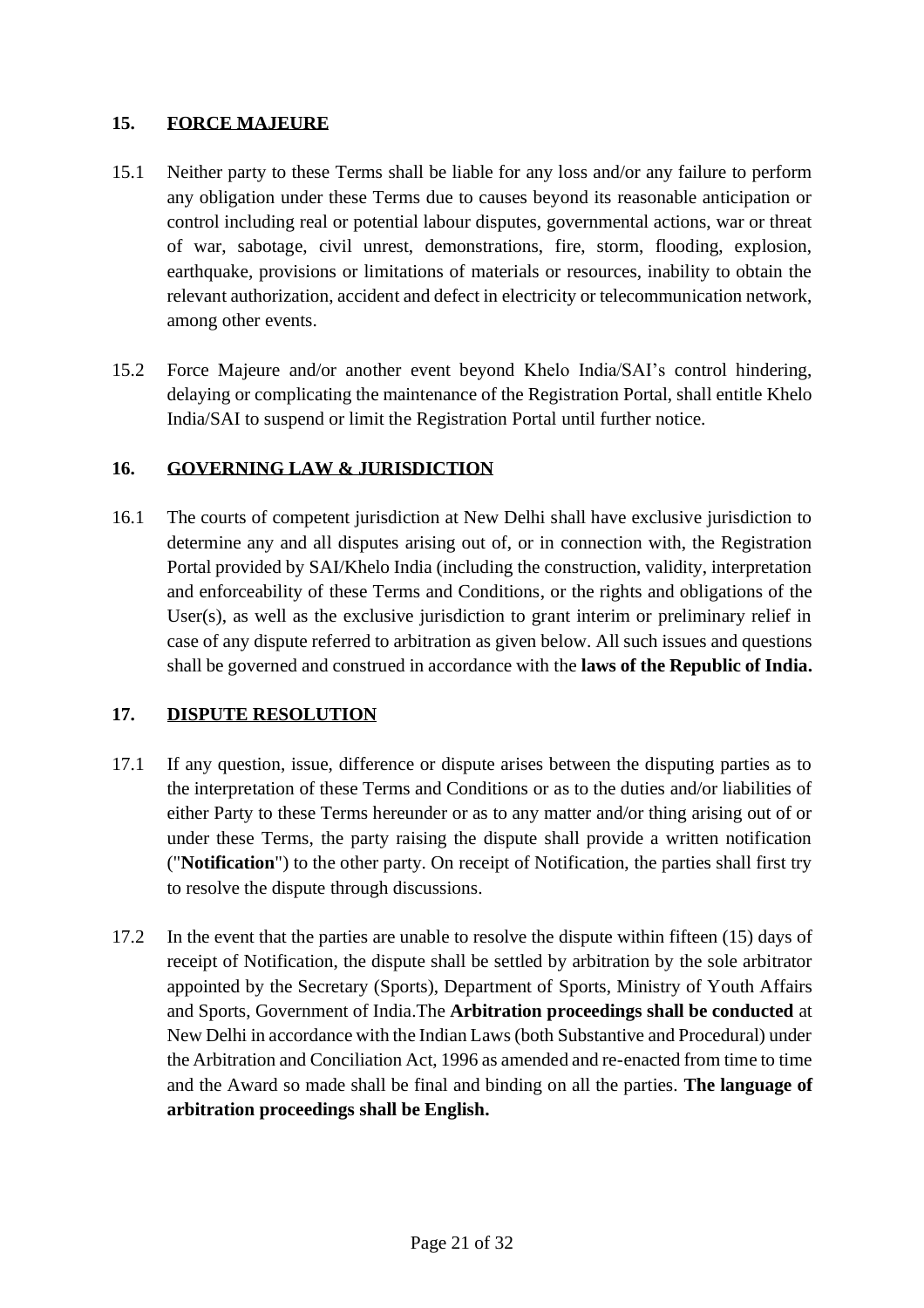- 17.3 The arbitrator shall be entitled and fully empowered to pass interim orders and awards, including the orders for specific performance and such orders would be enforceable in competent courts. The arbitrator shall give a reasoned award.
- 17.4 Nothing contained in these Terms and Conditions shall prevent SAI/Khelo India from seeking and obtaining interim or permanent equitable or injunctive relief, or any other relief available to safeguard SAI's/Khelo India's interest prior to, during or following the filing of arbitration proceedings or pending the execution of a decision or award in connection with any arbitration proceedings from any court having jurisdiction to grant the same. The pursuit of equitable or injunctive relief shall not constitute a waiver on the part of SAI/Khelo India to pursue any remedy for monetary damages through the arbitration described herein.

### **18. ENTIRE AGREEMENT**

18.1 The Terms and Conditions and Privacy Policy, as amended from time to time, constitute the entire agreement between you and SAI/Khelo India. If any provision of these Terms is considered unlawful, void, or for any reason unenforceable by a court of competent jurisdiction, then that provision shall be deemed severable from these Terms and shall not affect the validity and enforceability of any remaining provisions, which shall remain in full force and effect.

### **19. WAIVER**

19.1 No waiver of any terms of these Terms and Conditions shall be deemed a further or continuing waiver of such term or any other term and SAI/Khelo India's failure to assert any right or provision under these Terms shall not constitute a waiver of such right or provision.

### **20. SUPPORT**

- 20.1 Subject to the other provisions of this Terms and Conditions, SAI/Khelo India will attempt to help the User of the Portal with any queries or problems that he/she may face on the Portal.
- 20.2 To reach our customer support team, the User is required to e-mail us at [nsrs.kheloindia@gmail.com](mailto:nsrs.kheloindia@gmail.com) . It will expedite the User request for assistance by providing our representatives with all the information they need to solve the User's problem as quickly as possible.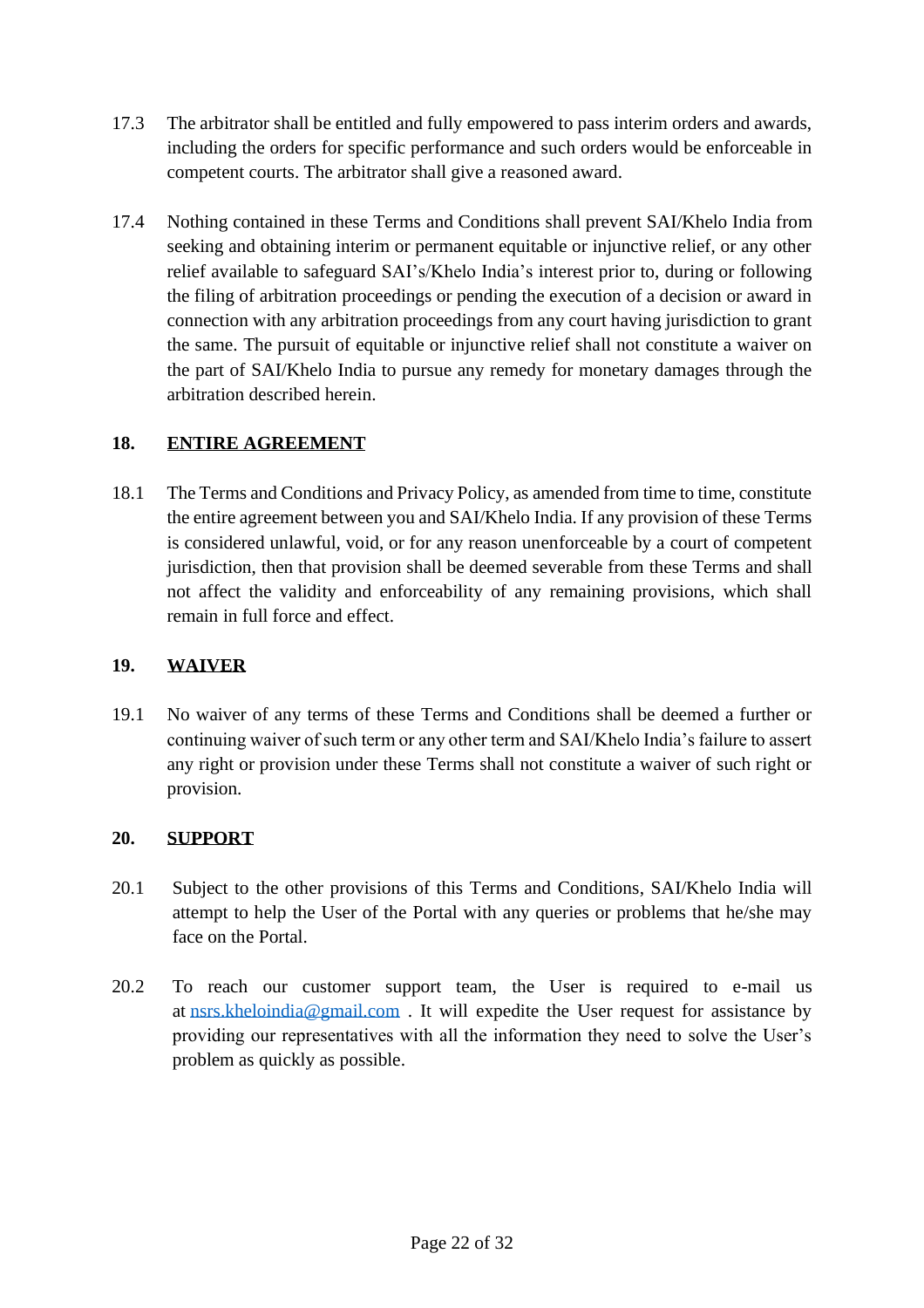## **21. UPDATES TO THE REGISTRATION PORTAL**

- 21.1 SAI/Khelo India may find it necessary to update or reset certain parameters to balance the use of the Portal. SAI/Khelo India reserves the right to make these updates and is not liable to the User for these changes.
- 21.2 The User is requested to contact us at  $nss.kheloindia@gmail.com$  for any questions regarding customer relations and any issues arising from the User's activity on the Registration Portal.

## **22. INFORMATION SECURITY**

- 22.1 We are committed to protecting the security of your personal information. Protection of the User Information, including the registration details the User provides to us, is a priority for us. We use a variety of security technologies and procedures to help protect your personal information from unauthorized access, use, or disclosure.
- 22.2 Any personal information which identifies the User will be encrypted at all times whilst in transit over the internet. The technology used by us encrypts any information sent by the User on secured pages. Our server then reads the information using a private key. This means that your information is turned into a code that can only be decoded with the private key or password.
- 22.3 Whilst neither we, nor any other organization, can guarantee the security of information processed online, we do have appropriate security measures in place to protect your personal information. For example, we store the personal information you provide on computer systems with limited access that are located in facilities to which access is limited.
- 22.4 To further protect your privacy and security, we reserve the right to take reasonable steps (such as requesting your password) to verify your identity before granting you profile access or making corrections.
- 22.5 Additionally, you should ensure your password is kept secret at all times. You will be responsible for maintaining the secrecy of your password and account information.

## **23. CONDITIONS OF USE**

23.1 The Registration Portal is not available to any person previously removed and/or suspended and/or disbarred and/or disqualified from using the Registration Portal by Sports Authority of India / Ministry of Youth Affairs and Sports/ Government of India.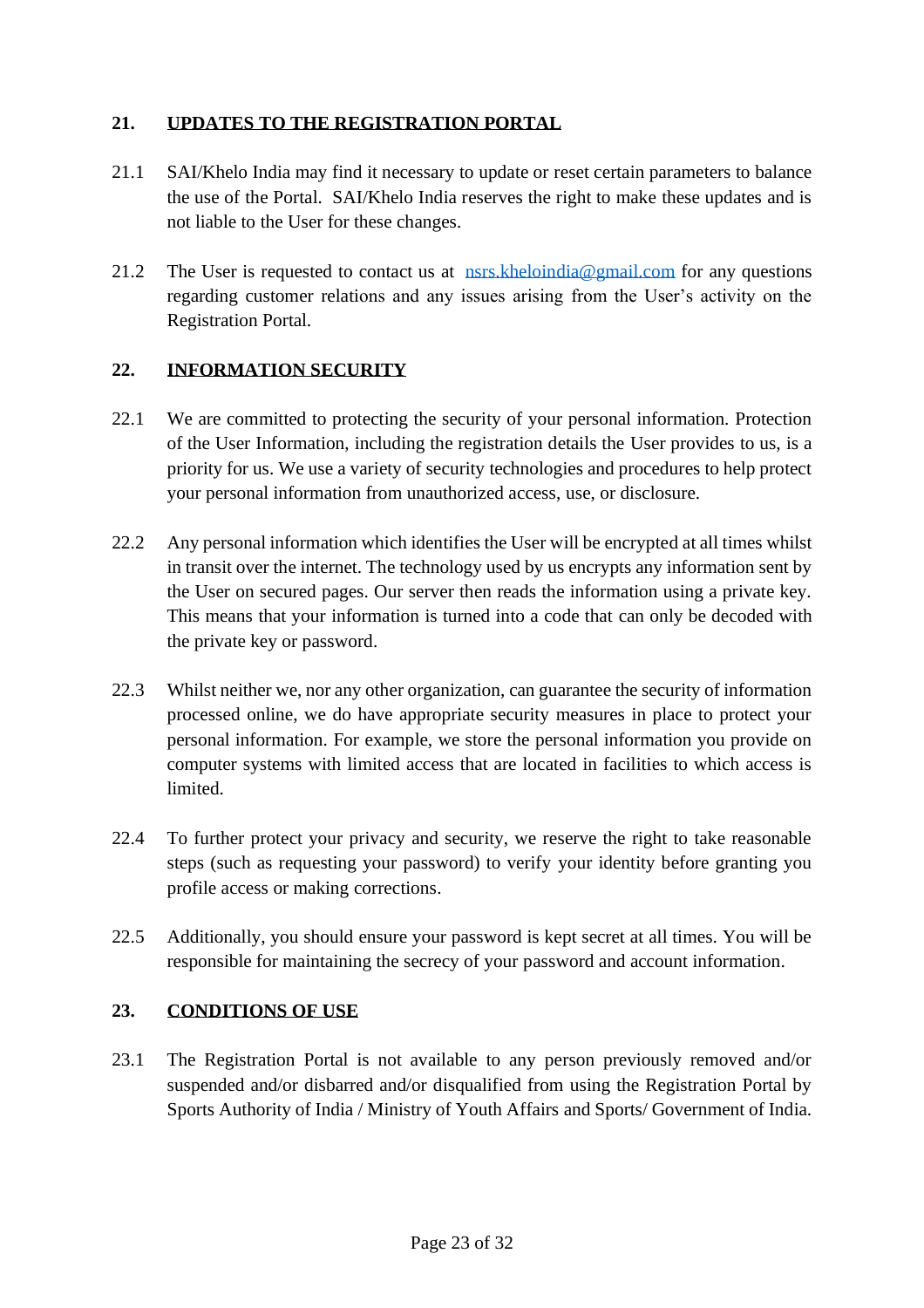### **24. COMMUNICATION SUPPORT/NOTICES**

- 24.1 All communications between the Users and SAI/Khelo India shall be in written form *via* Electronic mail. All communications shall be in either English or Hindi.
- 24.2 To contact SAI/Khelo India in relation to any information about the Registration Portal at nsrs.kheloindia@gmail.com whereas for any customer support, the User is required to submit a support request to customer support team at [nsrs.kheloindia@gmail.com](mailto:nsrs.kheloindia@gmail.com).

### **PRIVACY POLICY –**

### **KHELO INDIA NATIONAL SPORTS REPOSITORY SYSTEM**

This Privacy Policy applies to the entire contents of the Registration Portal, "*Khelo India National Sports Repository*" ("**Registration Portal**" or "**Portal**" as the context may otherwise require) as operated by **Sports Authority of India ("SAI") under the aegis of Ministry of Youth Affairs and Sports, Government of India** ["**Khelo India**"]. For the purpose of this Privacy Policy, as and where applicable, the term "**SAI"** shall also include and refer to the various stakeholders, namely, the Ministry of Youth Affairs and Sports (*MYAS*), National Anti-Doping Agency (*NADA*), *TEAMS* and *TOPS* Divisions of SAI, High Performance Laboratory (*HPL*), Talent Search and Development (*KITD*) vertical of Khelo India, Games Technical Conduct Committee (*GTCC*) constituted for the Games organized by SAI/Khelo India, National Sports Federations (*NSFs*) for various sports disciplines, School Games Federation of India (*SGFI*), Association of Indian Universities (*AIU*), various participating States and Union Territories (*UTs*), and the Host State for each edition of the Games organized by SAI/Khelo India, etc.

Further, for the purpose of this privacy policy, wherever the context may so require "**you**" or "**your**" or "**user**" shall mean any natural or legal person who has agreed to become a User ("**Athlete**", "**Coach**", and/or "**Academy**") of the Registration Portal by registering on the Registration Portal as registered user. Your access or use of the Registration Portal is subject to the Privacy Policy as set out hereunder. *Please read the Privacy Policy below carefully before using Khelo India National Sports Repository System. By using or registering on Khelo India National Sports Repository System, you accept and agree to the terms of this Privacy Policy. If you do not accept these terms, you are hereby advised not to access Khelo India National Sports Repository System.*

The Users are responsible for ensuring their information is current and accurate. The User may update their information through the 'Profile' section of the Registration Portal, and we will use reasonable efforts to process any change the User makes; provided, however, that requests to delete information are subject to the Registration Portal's internal reporting, processing and retention policies and all applicable legal obligations and existing legislations.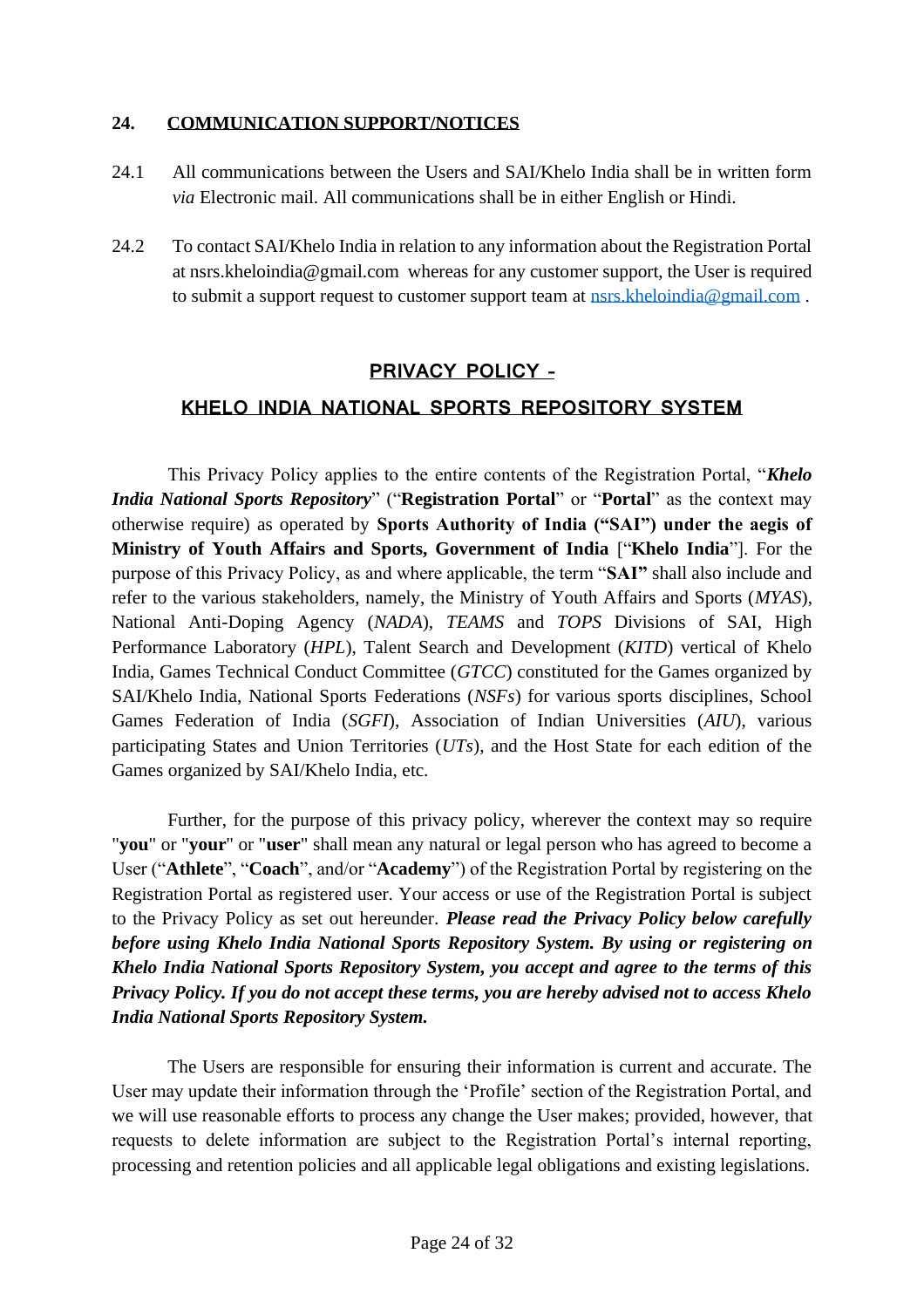We at Khelo India are committed to preserving the privacy of all visitors to our Registration Portal. We are committed to ensuring that all activities made available via the Portal will be provided in a safe and secure online environment. By accepting the Registration Portal's Privacy Policy and the Terms and Conditions at the time of registration, you expressly consent to our use and disclosure of your personal information in accordance with this Privacy Policy. This Privacy Policy is incorporated into and subject to the Khelo India Registration Portal's Terms and Conditions. This Privacy Policy is effective upon acceptance in registration for new registering Users ("**Athlete**", "**Coach**", and "**Academy**").

This Privacy Policy works in conformance to the relevant rules, amendments and notifications as promulgated by the Ministry of Communication and Information Technology, Government of India read with the prevailing sections under the Information Technology Act, 2000 (21 of 2000) read with relevant rules issued under the Information Technology Act, 2000.

Please read the following carefully to understand our views and practices regarding the User Information.

### **KHELO INDIA NATIONAL SPORTS REPOSITORY SYSTEM**

The Registration Portal is being operated by Sports Authority of India ("**SAI**") under the "Khelo India – National Programme for Development of Sports" Scheme wherein the Athletes, Coaches, and Academies can register themselves hereon to build a national repository of prospective Athletes, Coaches and Academies, which will further achieve the twin objectives of broad-basing of sports and promotion of excellence in sports as laid down under the Khelo India Scheme. The Registration Portal has been designed in a way to ease the process of gathering of pertinent information from the prospective Athletes, Coaches, and Academies who will be participating in the upcoming initiatives as implemented by SAI under the Khelo India Scheme.

### **YOUR PRIVACY: OUR COMMITMENT**

At Khelo India, we are committed to protect your privacy and recognise that you have a right to know about the information we access or collect about you, how your information is being used by us and what we do to protect your information. Please read the following policy to understand how your personal information shall be treated by the Khelo India National Sports Repository System. Our commitment towards privacy and protection of User data is based on the principles of lawfulness, transparency, fairness, accuracy, data minimisation, integrity and confidentiality.

## **WHAT DOES THIS PRIVACY POLICY COVER?**

This Privacy Policy is part of the Terms and Conditions of the Khelo India National Sports Repository System, and covers the treatment of user information, including personally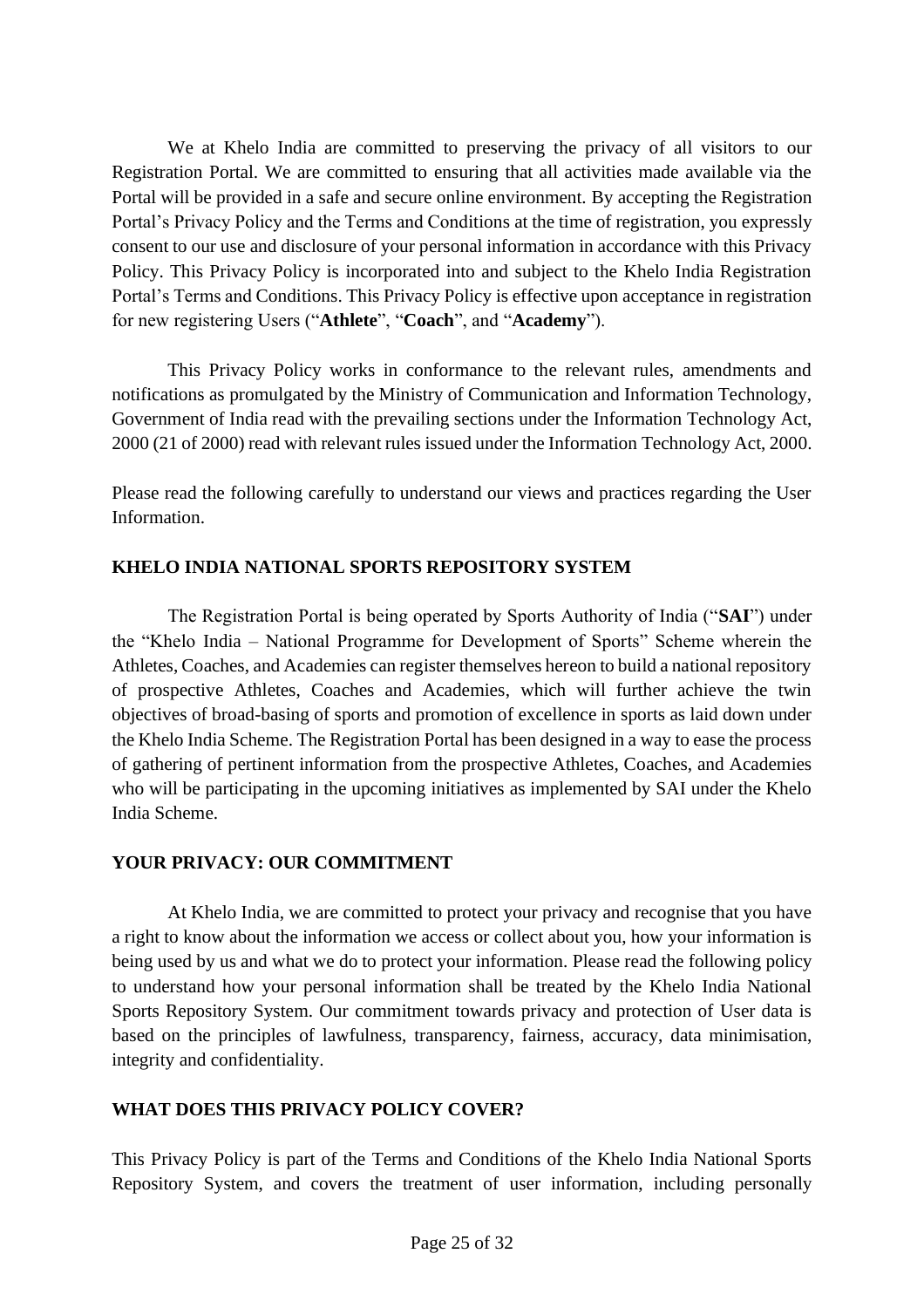identifying information, obtained by SAI/Khelo India including information obtained when you access the Registration Portal or any other software provided by Khelo India and any information that you may share through use of the Registration Portal.

# **INTRODUCTION**

- a) This Portal may collect personal information of the Athletes (Personal Information, Contact Information, and Additional Information & Documents pertaining to the Education and Bank Account, Training, Competition and Ranking Information, Kitting Details, Statement on the Athlete's success story, and action photos and videos of each athlete, etc.), Coaches (Personal Information, Contact Information, and Additional Information & Documents pertaining to Education and Experience, Kitting Details, Coaching Details, etc.), and Academies (Legal Entity and Status, Contact Details, Details of Coaches, Athletes and Statement on Academy's success story, and action photos and videos of the Academy).
- b) This Privacy Policy should be read in conjunction with our Terms and Conditions. By accessing the Portal, you are consenting to the collection and use of information described in this Privacy Policy. The terms of this Privacy Policy apply and extend to the Users and the Parents and/or Legal Guardians of minor Athletes and the rights ascribed to such minor Athletes under this privacy policy extend and apply in equal measure to such Athletes and their Parents and/or Legal Guardians.
- c) The User's use of the Portal and any information the User may provide through the Portal remains subject to the terms of this Privacy Policy and our Terms and Conditions, as each may be updated from time to time.
- d) The User through access of the Registration Portal and acceptance of this Privacy Policy, hereby warrants and accepts that he/she has given his/her explicit and unequivocal consent to Khelo India for collection and processing of his/her personal information and that the said collection and processing of his/her personal information is necessary for Khelo India to fulfil their obligations for the provision of Registration Portal to the said User and the User's participation on the said Portal.
- e) The User hereby accepts and agrees that the Registration Portal shall be available and accessible only to Users situated within the territorial boundaries of the Republic of India.
- f) Any questions, comments or complaints that you might have should be emailed to [nsrs.kheloindia@gmail.com](mailto:nsrs.kheloindia@gmail.com) or forwarded in writing to our address located: Khelo India Division, 1st Floor, SAI HQ, JLN Stadium Complex, Entry Gate No.10, Lodhi Road, New Delhi 110003.

## **COLLECTION & MANAGEMENT OF USER INFORMATION**

a) The Registration Portal may collect personal information about the Users to register them for building a national repository of athletes, coaches and academies across India, which will be used for the purposes of nomination to ensure the smooth and timely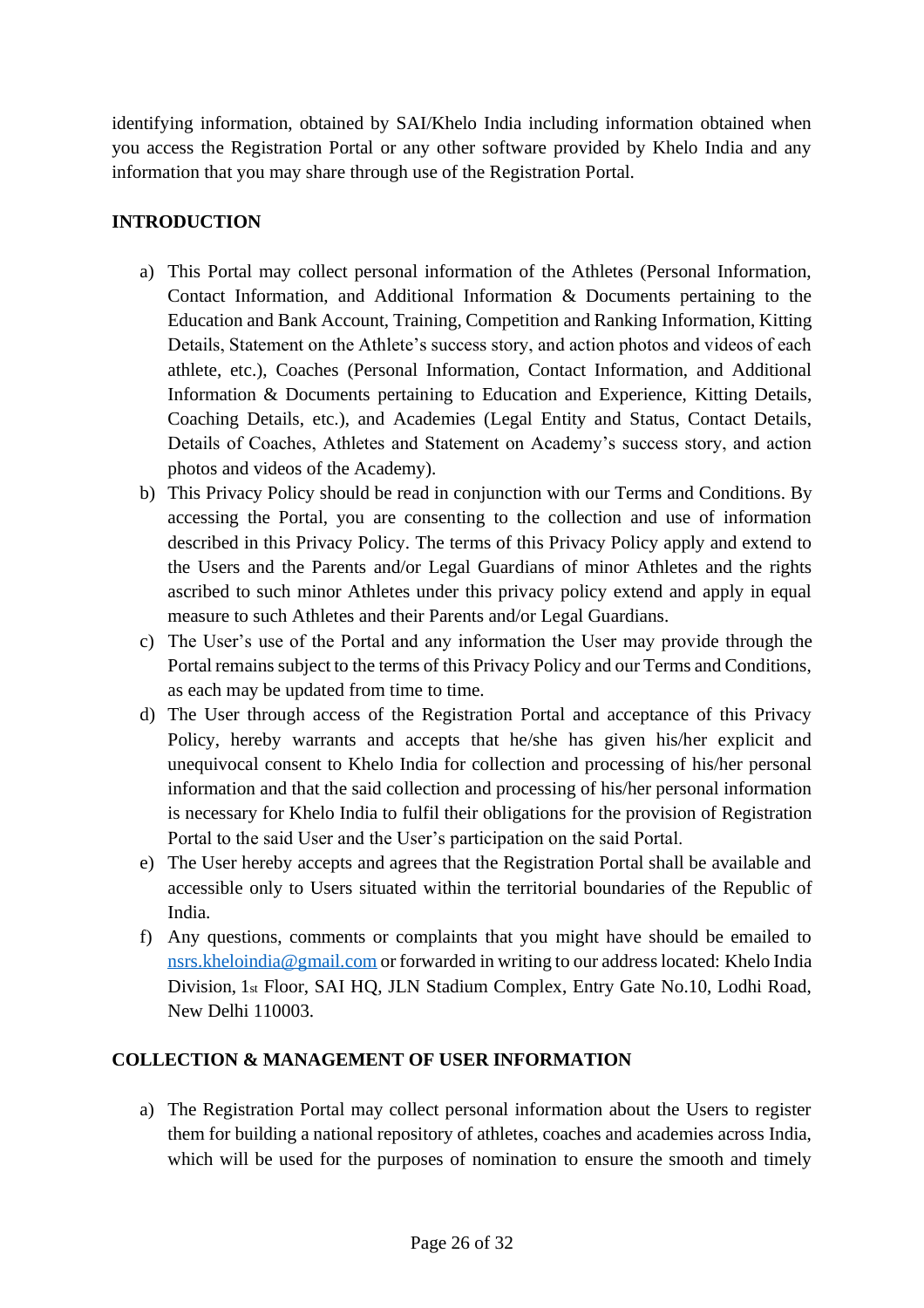management of the upcoming Games, Events or various initiatives implemented by SAI under the Khelo India Scheme.

- b) Further, the Registration Portal may collect personal information about the Users, if any User is selected as a Khelo India Athlete or Khelo India Accredited Academy under the Khelo India vertical, Talent Search and Development or KITD or by any governing body of committee constituted by SAI under the Khelo India Scheme.
- c) Such details will be submitted on to the Games Management System for the various stakeholders to nominate the Users eligible to participate in the upcoming Games, Events and various initiatives implemented by SAI under the Khelo India Scheme.
- d) The personal information provided by the Users include certain sensitive personal information of minor children/athletes/talents, which can only be provided by the parents/legal guardians of such minor children/athletes/talents. No other third parties shall be allowed to register minor users on the Registered Portal and provide information on the Portal. SAI shall not be liable for any breach and/or non-compliance of this provision by any User and reserves all rights to initiate any legal proceedings for such a breach and/or non-compliance against the respective Users.
- e) Any information provided by the User through the User's posts/comments, opinions and feedback which may be uploaded on any public forum through the Portal and/or review portal of the Registration Portal may be collected by Khelo India.
- f) SAI/Khelo India shall use the personal information provided by the Users to ascertain the nominations received for the upcoming Games, Events and/or other initiatives implemented by SAI under the Khelo India Scheme.
- g) We may disclose the information we collect or receive from you to the following stakeholders and their representatives who process your information to nominate their respective entries for the upcoming games, events and initiatives implemented by SAI under the Khelo India Scheme:
	- ➢ Sports Authority of India
	- ➢ Khelo India
	- ➢ Nodal Officers as nominated by the States and Union Territories
	- ➢ Nomination Committee for each State and Union Territory
	- ➢ Representatives of National Anti-Doping Agency
	- ➢ Representatives of National Sports Federations for each Sporting Discipline
	- ➢ Representatives of School Games Federation of India
	- ➢ Representatives of Association of Indian Universities
	- ➢ Representatives of other stakeholders nominated for each vertical/component of Khelo India Scheme
	- ➢ Host State of the upcoming Games/Events
- h) Khelo India also reserves the right to disclose personal information that Khelo India believes, in good faith, is appropriate or necessary to enforce our Terms and Conditions, take precautions against liability or harm, to investigate, prevent and/or respond to third-party claims or allegations, suspected illegal activities, fraud, to respond to court orders or official requests, to comply with state and federal regulations, including but not limited to sharing with appropriate tax authorities, to protect the security or integrity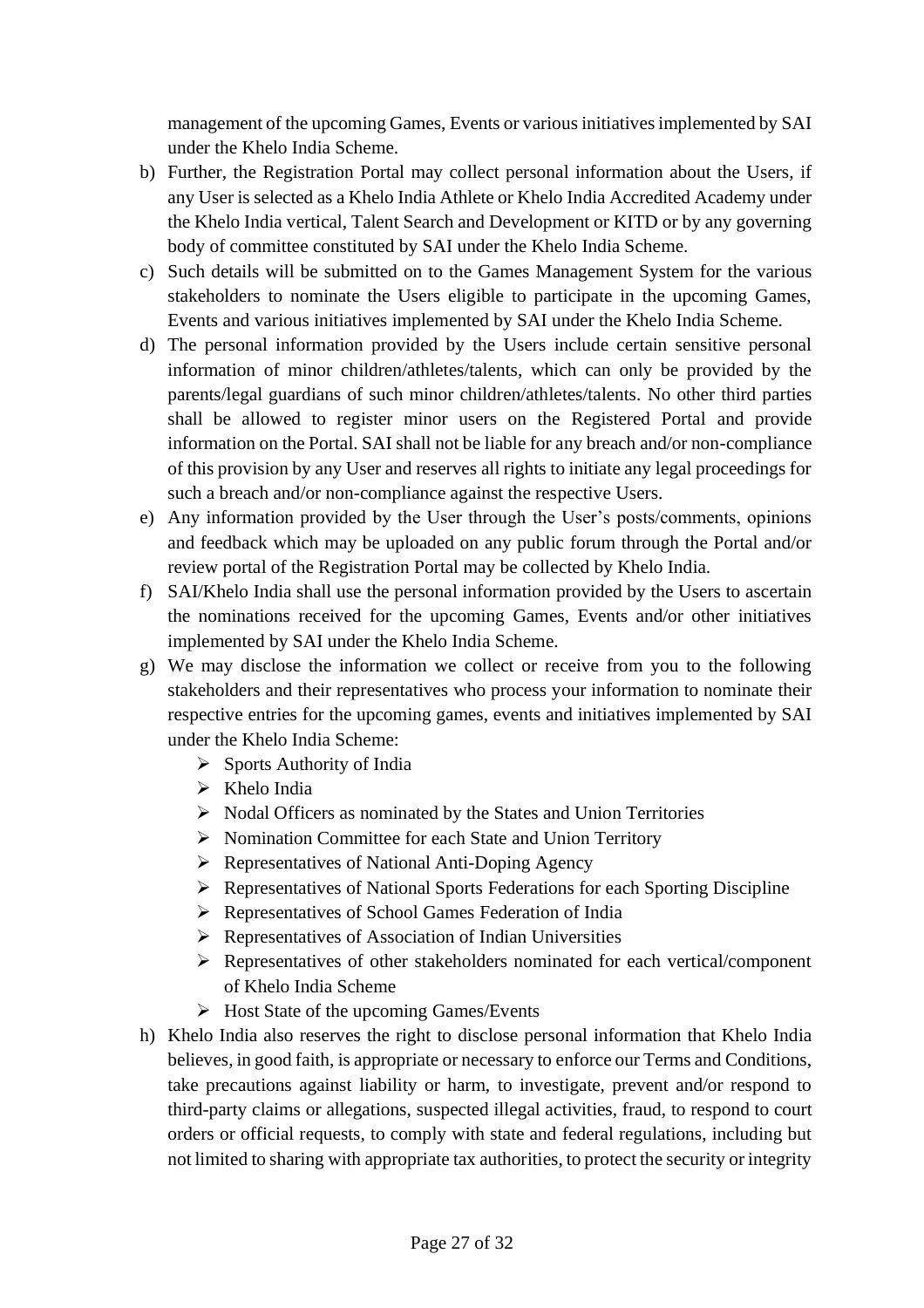of our Portal, to report violations of Khelo India's eligibility rules to third parties or safety of Khelo India, our users or others.

- i) In the event control of the Registration Portal is acquired by a new government entity and/or organization and/or government body, your information may be transferred to the new government entity and/or organization and/or government body as such a transfer may be necessary for the continued operation of the Registration Portal. Any changes to the privacy policy by the new government entity and/or organization and/or government body shall be notified on the Registration Portal.
- j) We assure you that your personal information so collected shall be protected by Sports Authority of India and the Ministry of Youth Affairs and Sports, Government of India.

### **USER RIGHTS UNDER THIS PRIVACY POLICY**

Notwithstanding anything stated under this Privacy Policy, the following rights provided to the User under this Clause shall extend in equal measure to the minor athletes/talents and their legal guardians and/or parents as well:

- a) Right to withdraw consent: The Users or the parents/legal guardians shall have the right to withdraw consent they had accorded while submitting their information on the Registration Portal.
- b) Right to update Information: The Users can access and update certain personal information Khelo India holds about you at any time by logging into your account via the Registration Portal.
- c) Right to erasure (Right to be forgotten): The User shall have the right to obtain from Khelo India the erasure of personal data concerning him or her without undue delay and Khelo India shall have the obligation to erase personal data without undue delay where one of the following grounds applies:
	- $\triangleright$  the personal data are no longer necessary in relation to the purposes for which they were collected or otherwise processed;
	- $\triangleright$  the User withdraws consent on which the processing is based and where there is no other legal ground for the processing;
	- $\triangleright$  the User objects to the processing pursuant to their right to object and there are no overriding legitimate grounds for the processing;
	- $\triangleright$  the personal data has been unlawfully processed;
	- $\triangleright$  the personal data must be erased for compliance with a legal obligation under any law to which Khelo India is subject.
- d) Right to data portability: The Users shall have the right to receive the personal data concerning him or her, which he or she has provided to Khelo India, in a structured, commonly used and machine-readable format and have the right to transmit those data to another entity/body without hindrance from Khelo India.
- e) Right to rectification: The User shall have the right to obtain from Khelo India without undue delay the rectification of inaccurate personal data concerning him or her. Taking into account the purposes of the processing, the User shall have the right to have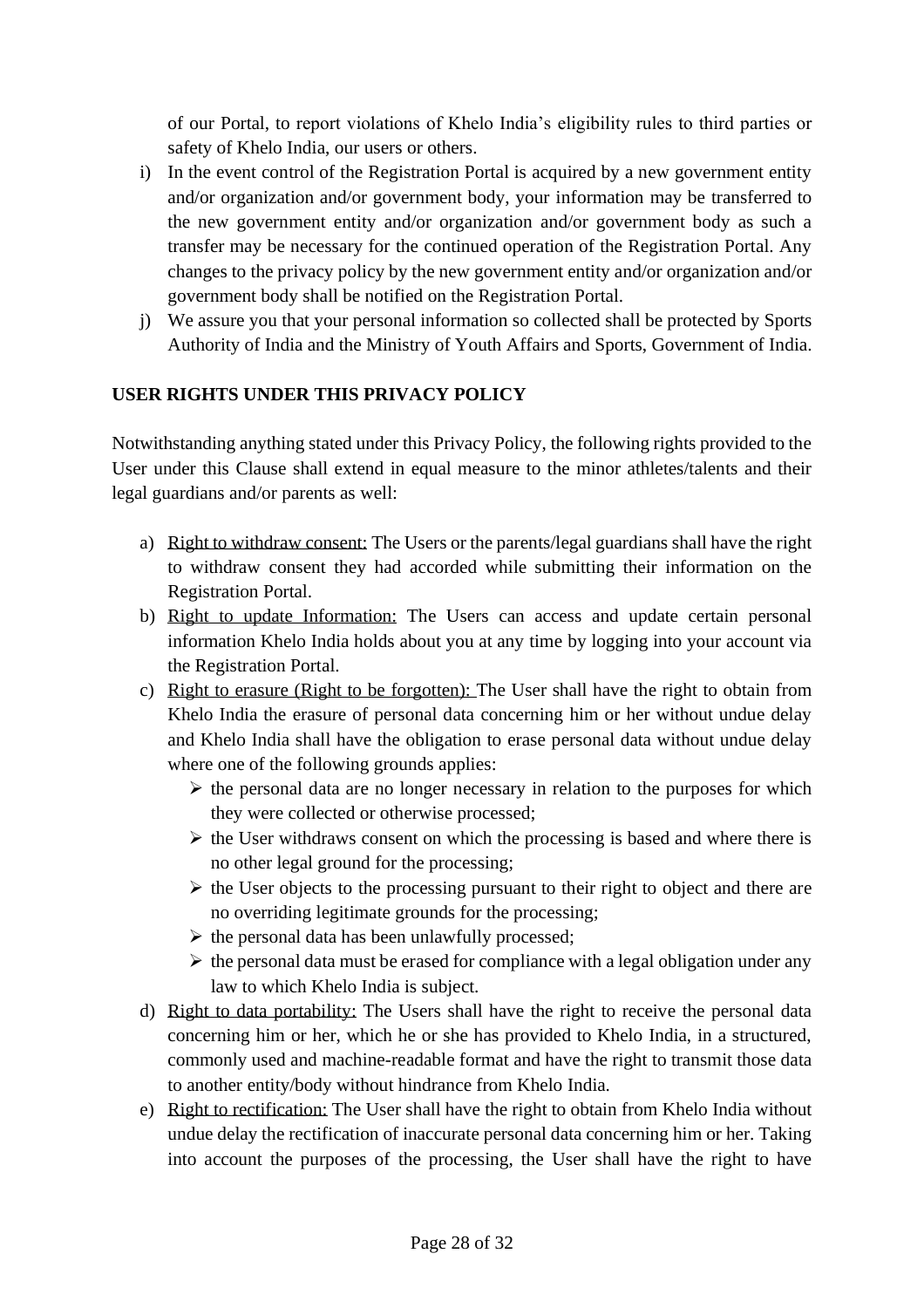incomplete personal data completed, including by means of providing a supplementary statement.

## **THIRD-PARTY CONTENT POLICY (***If applicable on Registration Portal***)**

- a) We do not claim any ownership rights in any Third Party Content on the Portal. You agree that you are solely responsible for any Third Party Content posted by you under your username.
- b) You agree to pay for all royalties, fees or any other monies owed to any third party as a result of you posting any Third Party Content on the Portal.
- c) You acknowledge that the following constitutes (but is not limited to) prohibited Third Party Content which:
	- $\triangleright$  is offensive, promotes racism, bigotry, hatred or physical harm of any kind against any group or individual or exploits, harasses or advocates harassment of any person;
	- ➢ constitutes information that you know is false or misleading or promotes illegal activities or conduct that is abusive, threatening, obscene, defamatory or libellous;
	- ➢ contains nudity, excessive violence, or offensive subject matter or links to any such content;
	- $\triangleright$  solicits personal information from anyone under 18 (eighteen) years of age;
	- ➢ contains information that poses or creates a privacy or security risk to any person;
	- ➢ contains an unauthorized copy of another person's copyrighted work; and
	- ➢ includes a photograph or video of another person that you have posted without that person's consent.
- d) Links to other websites: The Registration Portal may contain links to enable you to visit other Websites of interest easily. However, once you have used these links to leave our Portal, you should note that we do not have any control over that other Website. Therefore, we cannot be responsible for the protection and privacy of any information which you provide whilst visiting such Websites and such Websites are not governed by this privacy policy. You should exercise caution and look at the privacy policy applicable to the Website in question.
- e) Acceptance and Changes to Security and Privacy Policy: You acknowledge and accept that your use of the Registration Portal indicates your acceptance of the Registration Portal's Terms and Conditions and Privacy Policy.

## **COOKIES POLICY**

a) Cookies Information: When you visit the Registration Portal, we may send one or more cookies - small files - to your computer or other device, which may enable us or others to uniquely identify your browser. Khelo India may use both session cookies and persistent cookies. A persistent cookie remains after you close your browser. Persistent cookies may be used by your browser on subsequent visits to the site. Persistent cookies can be removed by following your web browser help file directions. Session cookies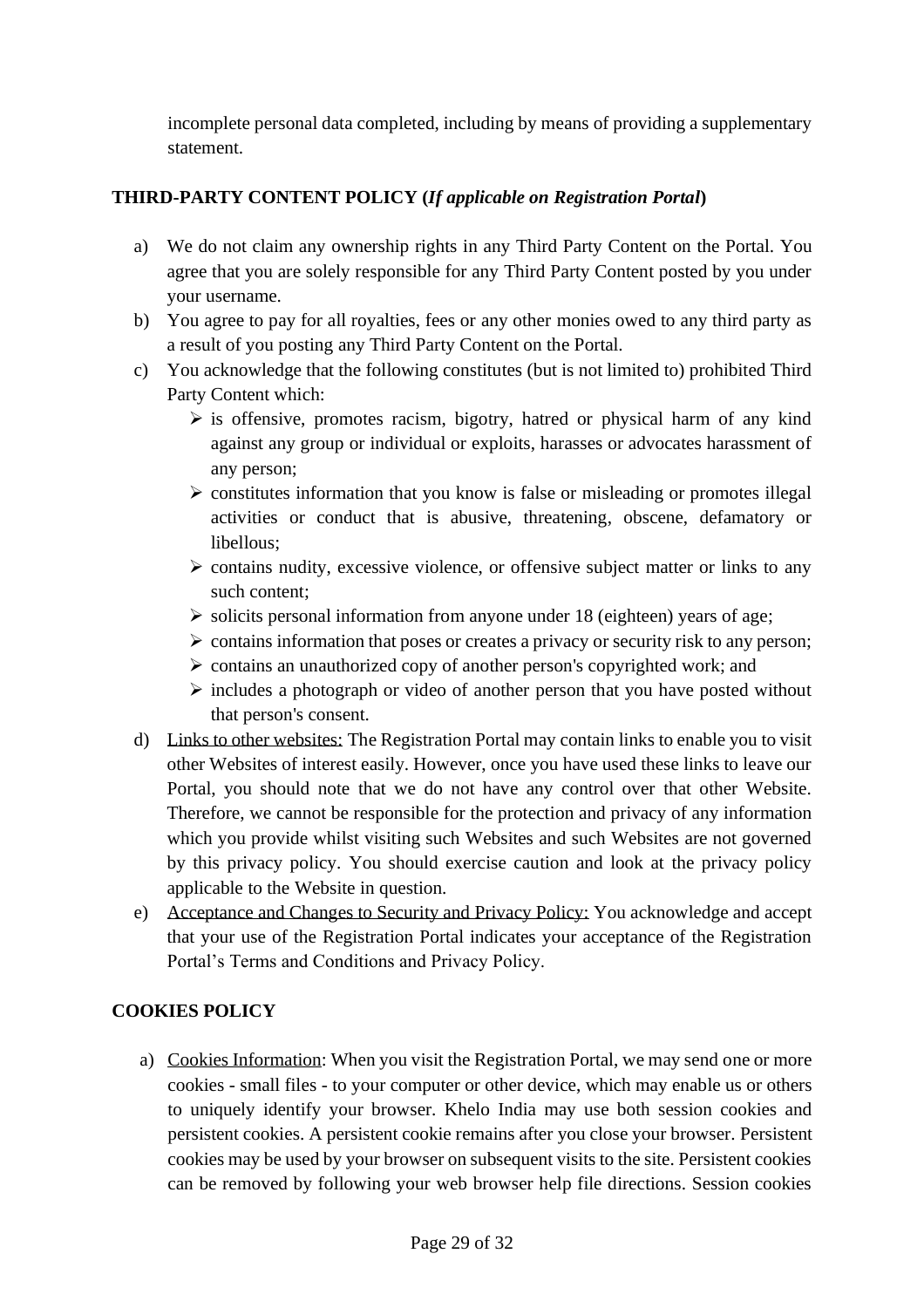are temporary and typically disappear after you close your browser. You may be able to reset your web browser to refuse all cookies or to indicate when a cookie is being sent. You can choose to accept or decline cookies. Most web browsers automatically accept cookies, but you can usually modify your browser setting to decline cookies if you prefer. However, some features of the Portal may not function properly if the ability to accept cookies is disabled.

- b) A cookie is a small file which asks permission to be placed on your computer's hard drive. Once you agree, the file is added and the cookie helps analyse web traffic or lets you know when you visit a particular site. Cookies allow Portal locations to respond to you as an individual. The Registration Portal can alter its operations to your needs, likes and dislikes by gathering and remembering information about your preferences.
- c) Cookies help us provide you with a better Registration Portal, by enabling us to monitor which sections of the Registration Portal you find useful and not useful. A cookie in no way gives us access to your computer or other device or any information about you, other than the data you choose to share with us.
- d) We use traffic log cookies to identify which pages are being used. This helps us analyse data about web page traffic and improve our Registration Portal in order to tailor it to customer needs. We only use this information for statistical analysis purposes and then the data is removed from the system.
- e) Log File Information: When you use the Portal, the servers may automatically record certain information that your device sends whenever you visit any website and use certain apps. These server logs may include information such as your web or app request, Internet Protocol ("IP") address, browser type, browser language, referring/exit pages and URLs, Portal type, number of clicks, domain names, landing pages, pages viewed and the order of those pages, the amount of time spent on particular pages, the date and time of your request, the actions you take on a page and one or more cookies that may uniquely identify your browser.

## **DATA STORAGE POLICY**

All the information collected in the database by the Portal shall be stored locally on the NICSI (National Informatics Centre Services Inc.) servers.

### **INFORMATION SECURITY**

- a) We are committed to protecting the security of your personal information. Protection of the User Information, including the registration details the User provides to us, is a priority for us. We use a variety of security technologies and procedures to help protect your personal information from unauthorized access, use, or disclosure.
- b) Any personal information which identifies the User will be encrypted at all times whilst in transit over the internet. The technology used by us encrypts any information sent by the User on secured pages. Our server then reads the information using a private key. This means that your information is turned into a code that can only be decoded with the private key or password.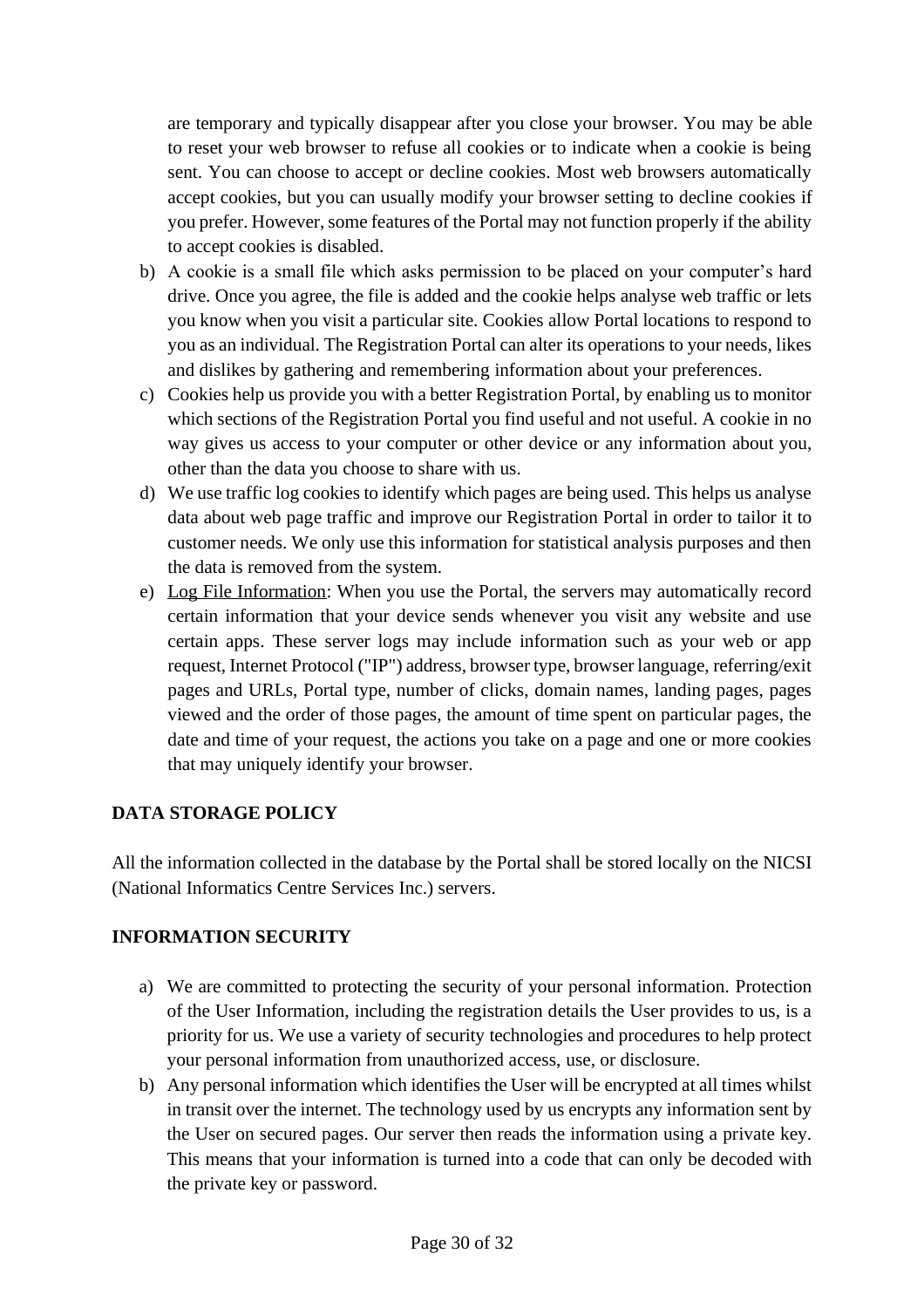- c) Whilst neither we, nor any other organization, can guarantee the security of information processed online, we do have appropriate security measures in place to protect your personal information. For example, we store the personal information you provide on computer systems with limited access that are located in facilities to which access is limited.
- d) To further protect your privacy and security, we reserve the right to take reasonable steps (such as requesting your password) to verify your identity before granting you profile access or making corrections.
- e) Additionally, you should ensure your password is kept secret at all times. You will be responsible for maintaining the secrecy of your password and account information.

## **PRIVACY MEASURES FOR MINORS**

- a) Registration as a 'User' on the Registration Portal is intended only for Athletes, Coaches, and Academies that will form a part of a national repository for upcoming Games, Events and/or any other initiatives implemented by SAI under the Khelo India Scheme.
- b) Only the legal guardian/parent of the minor athletes who have consented to the sharing of sensitive personal information of the minor Athletes on the Registration Portal will be allowed to register on the Portal.
- c) If the User or the parent/guardian of minor User believe that we may have inadvertently collected personal information, they can notify us and make a request for modification/correction/deletion of the same immediately by sending an email to [nsrs.kheloindia@gmail.com](mailto:nsrs.kheloindia@gmail.com) .

## **CHANGES AND UPDATES TO INFORMATION**

- a) This Privacy Policy may be revised from time to time and this will be reflected by the "Last update posted" date above. Please revisit this page to stay aware of any changes.
- b) Contact Information: Please contact the Khelo India Registration Portal with any questions or comments about this Privacy Policy by emailing us at [nsrs.kheloindia@gmail.com](mailto:nsrs.kheloindia@gmail.com)
- c) The User is responsible for keeping his/her information current. The User may update his/her information by contacting us at [nsrs.kheloindia@gmail.com](mailto:nsrs.kheloindia@gmail.com) and we will use reasonable efforts to process any change the User makes; provided, however, that requests to delete information are subject to our internal reporting, processing and retention policies and all applicable legal obligations.